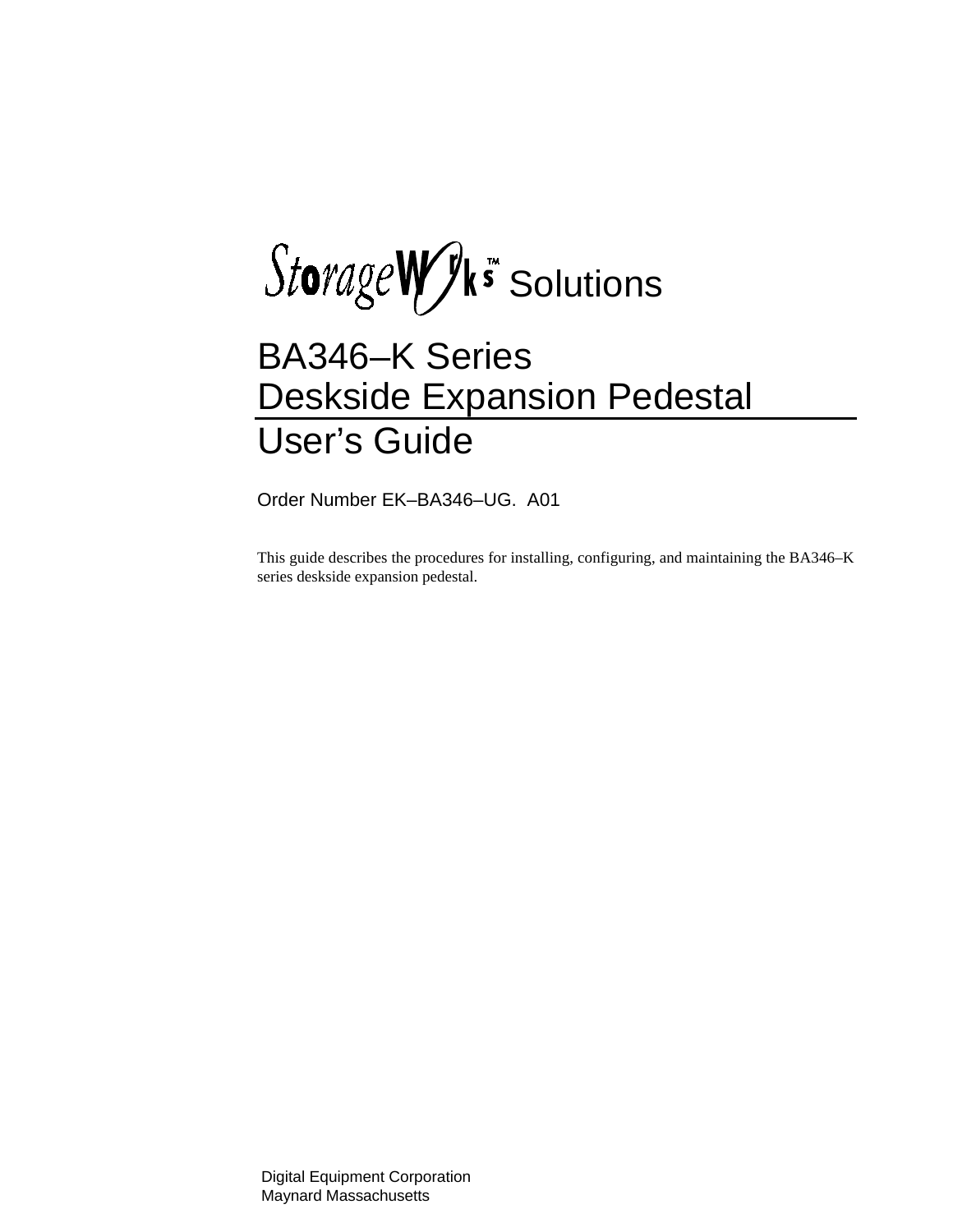### **March 1995**

While Digital believes the information included in this publication is correct as of the date of publication, it is subject to change without notice.

Digital Equipment Corporation makes no representations that the interconnection of its products in the manner described in this document will not infringe existing or future patent rights, nor do the descriptions contained in this document imply the granting of licenses to make, use, or sell equipment or software in accordance with the description.

#### **FCC ID: AO9-BA346**

**NOTE:** This equipment has been tested and found to comply with the limits for a Class B digital device, pursuant to Part 15 of the FCC rules. These limits are designed to provide reasonable protection against harmful interference in a residential installation.

Any changes or modifications made to this equipment may void the user's authority to operate this equipment.

This equipment generates, uses, and can radiate radio frequency energy and, if not installed and used in accordance with the instructions, may cause harmful interference to radio communications. However, there is no guarantee that interference will not occur in a particular installation. If this equipment does cause harmful interference to radio or television reception, which can be determined by turning the equipment off and on, the user is encouraged to try to correct the interference by one or more of the following measures:

Reorient or relocate the receiving antenna

Increase the separation between the equipment and receiver

Connect the equipment into an outlet on a circuit different from that to which the receiver is connected

Consult the dealer or an experienced radio/TV technician for help

© Digital Equipment Corporation 1995 All Rights Reserved. Printed in the United States of America.

HSJ, StorageWorks, and the DIGITAL logo are trademarks of Digital Equipment Corporation.

This document was prepared using Microsoft Word for Windows 6.0®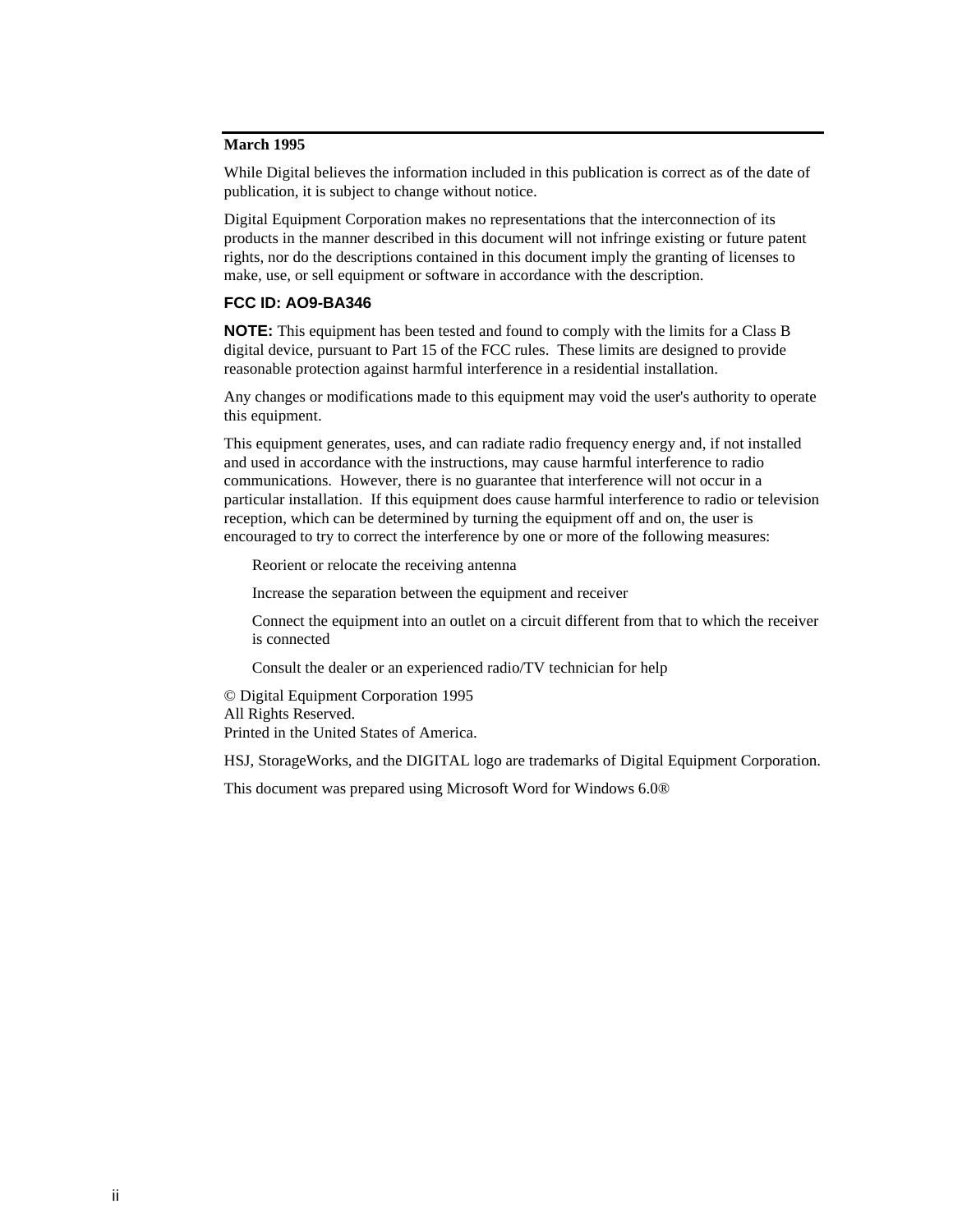# **Contents**

|  | <b>Chapter 1 Introducing the Deskside Expansion Pedestal</b> |  |  |  |
|--|--------------------------------------------------------------|--|--|--|
|--|--------------------------------------------------------------|--|--|--|

## **Chapter 2 Installing and Operating the Pedestal**

|  | $2 - 5$ |
|--|---------|
|  |         |
|  |         |
|  |         |
|  |         |
|  |         |
|  |         |
|  |         |
|  |         |
|  |         |
|  |         |

## **Chapter 3 Configuring a Pedestal**

### Glossary

### **Index**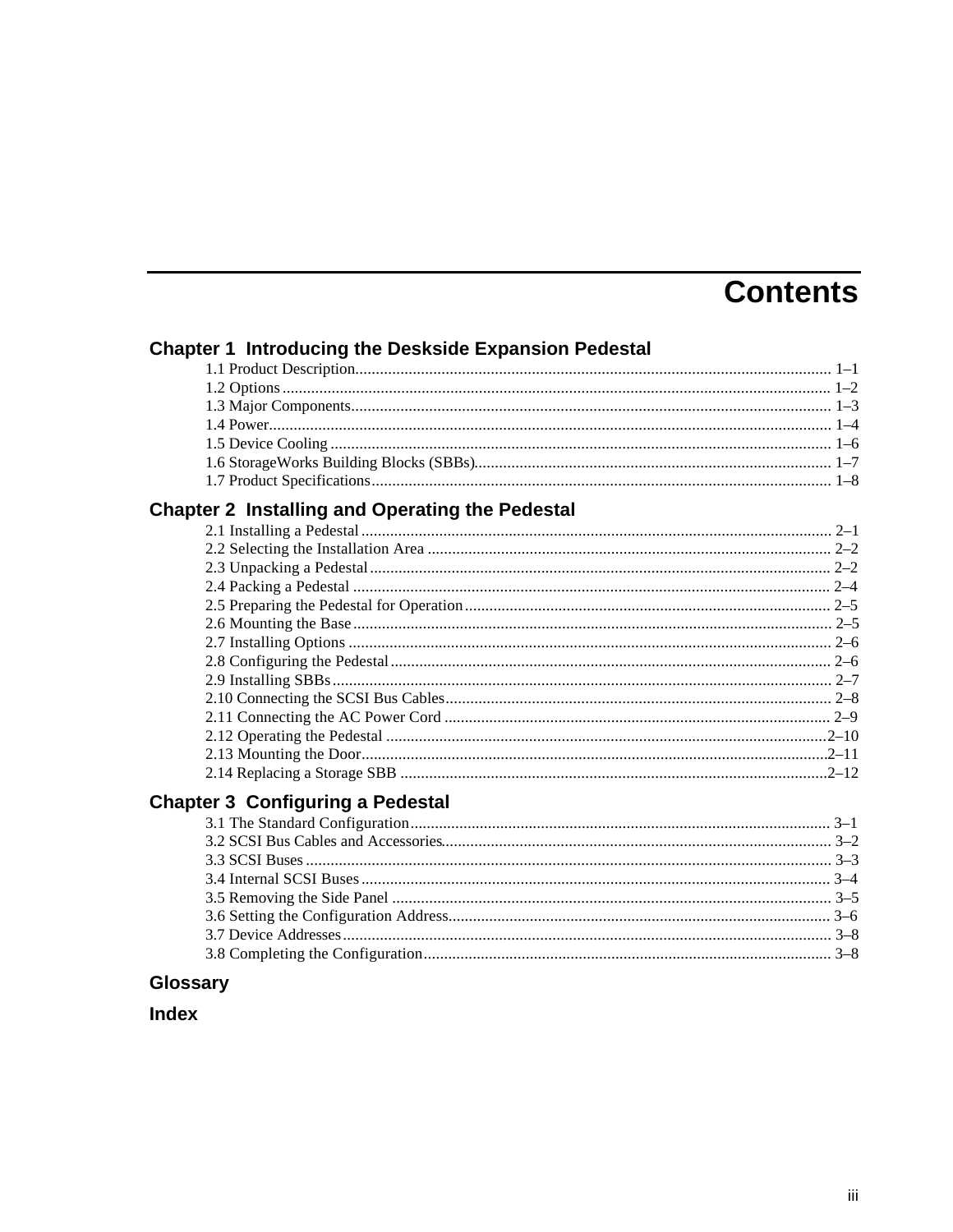# **Figures**

| èS.                                                 |                |
|-----------------------------------------------------|----------------|
| Table 1 1 Maior DA246 V Sarias, Dadastal Components | 1 <sub>2</sub> |

## Table: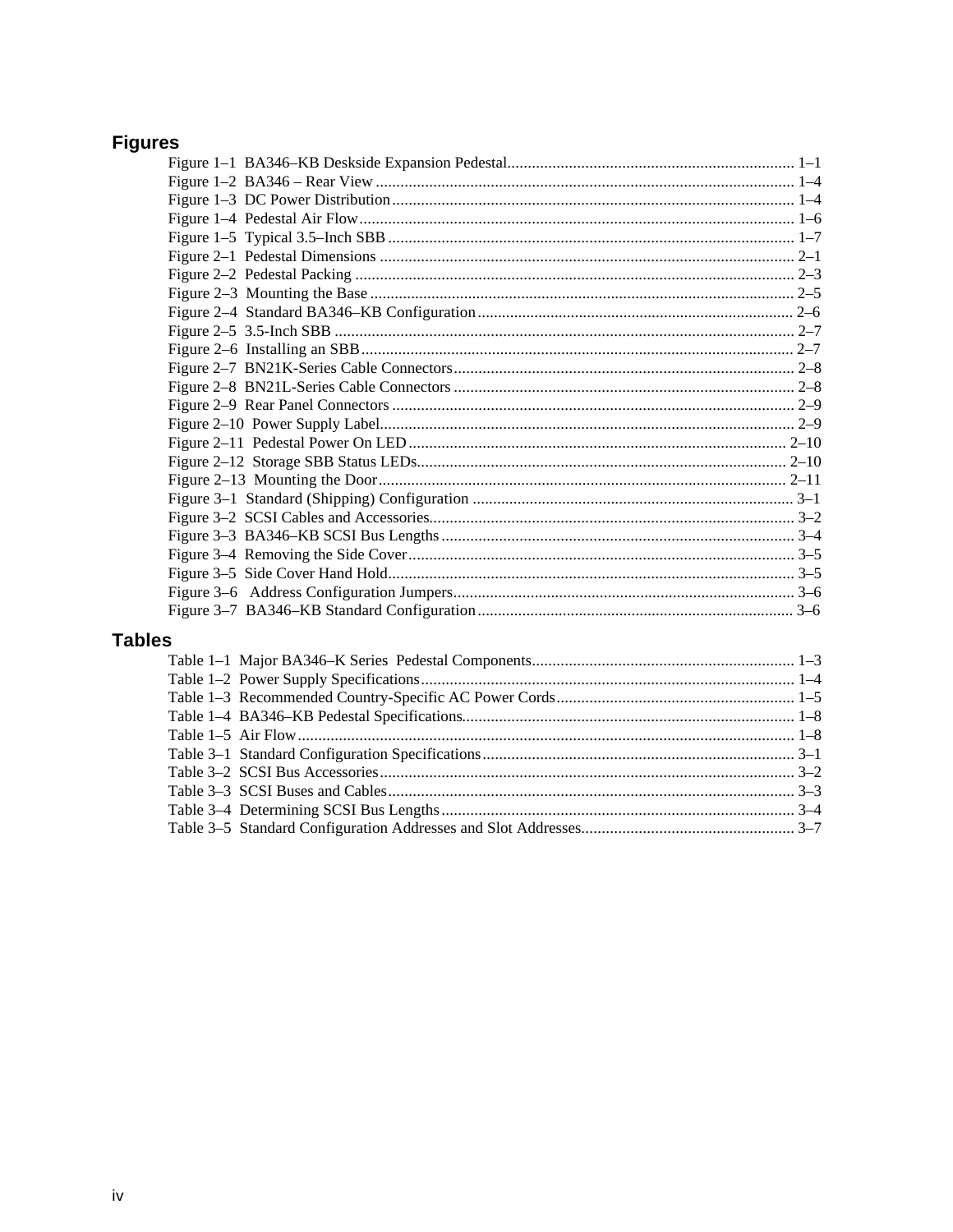# **Preface**

The *StorageWorks BA346–K Series Deskside Expansion Pedestal User's Guide* describes the installation, configuration, and maintenance of this family of pedestal storage arrays.

### **Intended Audience**

This guide is for use by individuals responsible for configuring, installing, and maintaining pedestals.

### **Structure**

The organization of this guide is as follows:

| Chapter 1 | This chapter is an introduction to the pedestal that includes product<br>description, features, StorageWorks building blocks, power, fans, and<br>product specifications.           |
|-----------|-------------------------------------------------------------------------------------------------------------------------------------------------------------------------------------|
| Chapter 2 | This chapter describes how to install a deskside pedestal and includes:                                                                                                             |
|           | Unpacking pedestals<br>Selecting the installation area<br>Selecting SCSI buses and cables<br>Connecting the pedestal to the SCSI controller<br>Installing the SBBs                  |
| Chapter 3 | This chapter contains the following pedestal configuration procedures:<br>Connecting the internal SCSI bus Cabling<br>Setting the configuration address<br>Setting device addresses |

### **Related Documents**

The following is a list of other StorageWorks user documents applicable to pedestals.

| Document Title                                                                                     | <b>Order Number</b> |
|----------------------------------------------------------------------------------------------------|---------------------|
| StorageWorks Solutions BA346–KB Deskside Expansion<br>Pedestal 5.25-Inch Device Installation Guide | $EK-346AA-IG$       |
| StorageWorks Solutions BA346–KB Deskside Expansion<br>Pedestal Dual Bus Installation Guide         | $EK-346AB-IG$       |
| <b>StorageWorks Solutions Configuration Guide</b>                                                  | $EK-BA350-CG$       |
| StorageWorks Solutions SBB User's Guide                                                            | EK-SBB35-UG         |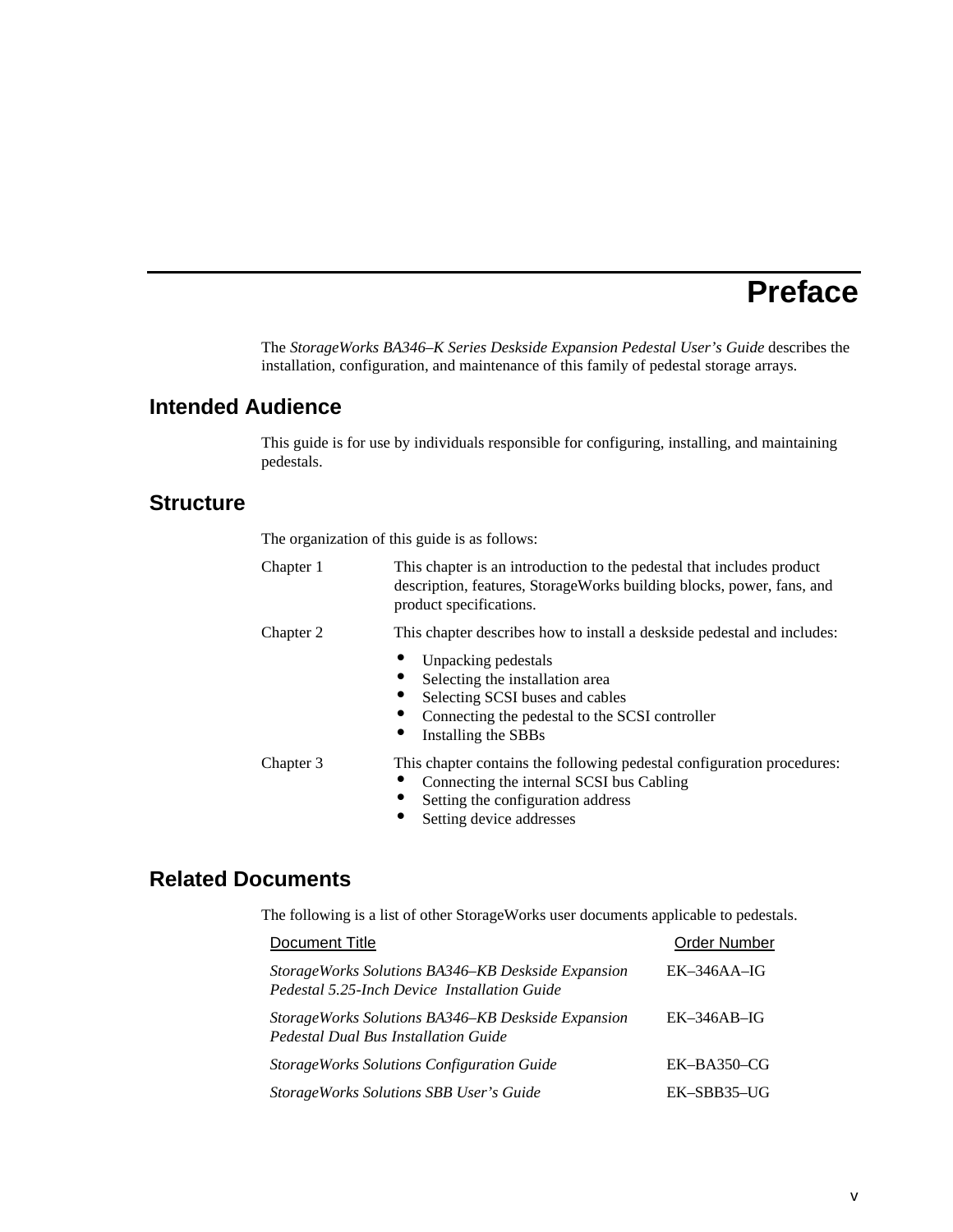### **Documentation Conventions**

The documentation conventions in this guide are as follows:

- **boldface type** Boldface type indicates the first instance of terms being defined in the text, the glossary, or both.
	- *italic type* Italic type indicates emphasis and complete publication titles. In the glossary, italic type indicates cross-references.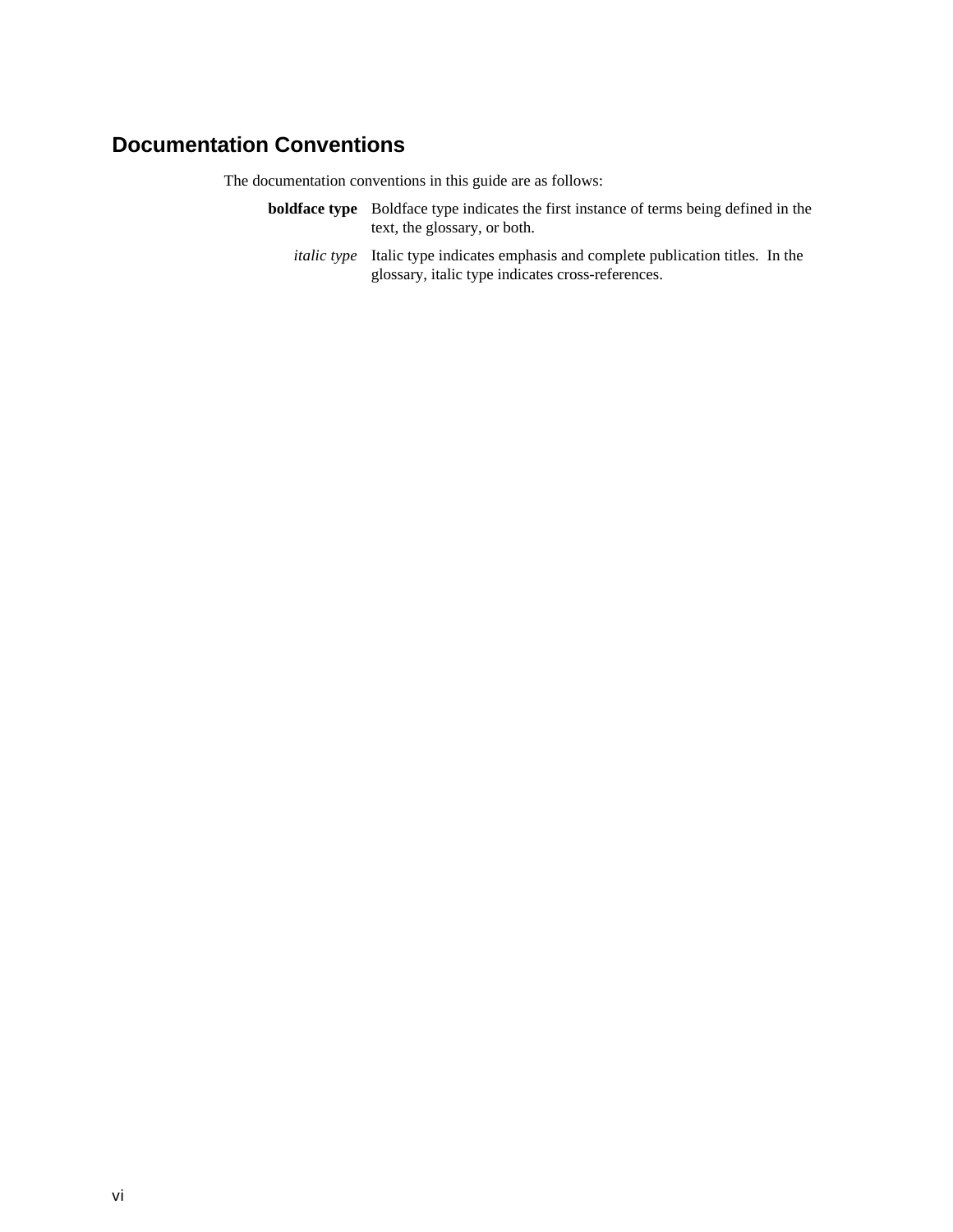**1**

# **Introducing the Deskside Expansion Pedestal**

This chapter is an introduction to the **BA346**–**KB series deskside expansion pedestal**, commonly referred to as the "pedestal." This description includes the options, components, power and cooling requirements, **StorageWorks building blocks** (**SBBs**), and specifications.

### **1.1 Product Description**

The standard BA346–KB deskside expansion pedestal (pedestal) shown Figure 1–1 is an enclosure for creating a user-defined **storage array** using the **small computer system interface** (**SCSI**) **bus.** The following are the features of this pedestal:

- **Single-ended**, **8-bit** or **16-bit**, SCSI–2 bus
- Capacity of seven, 3.5-inch SBBs
- 68-pin, high-density input and output connectors
- ac power supply (switch selectable input 50 to 60 Hz, 115 to 240 V ac)
- Cooling fan
- Jumper selectable SCSI address configurations
- Active SCSI bus termination

To expand the number of devices on a 16-bit SCSI bus you can interconnect the pedestals providing you do not exceed the SCSI bus length limitations listed in Chapter 3.

### **Figure 1–1 BA346–KB Deskside Expansion Pedestal**



CXO-4552A-MC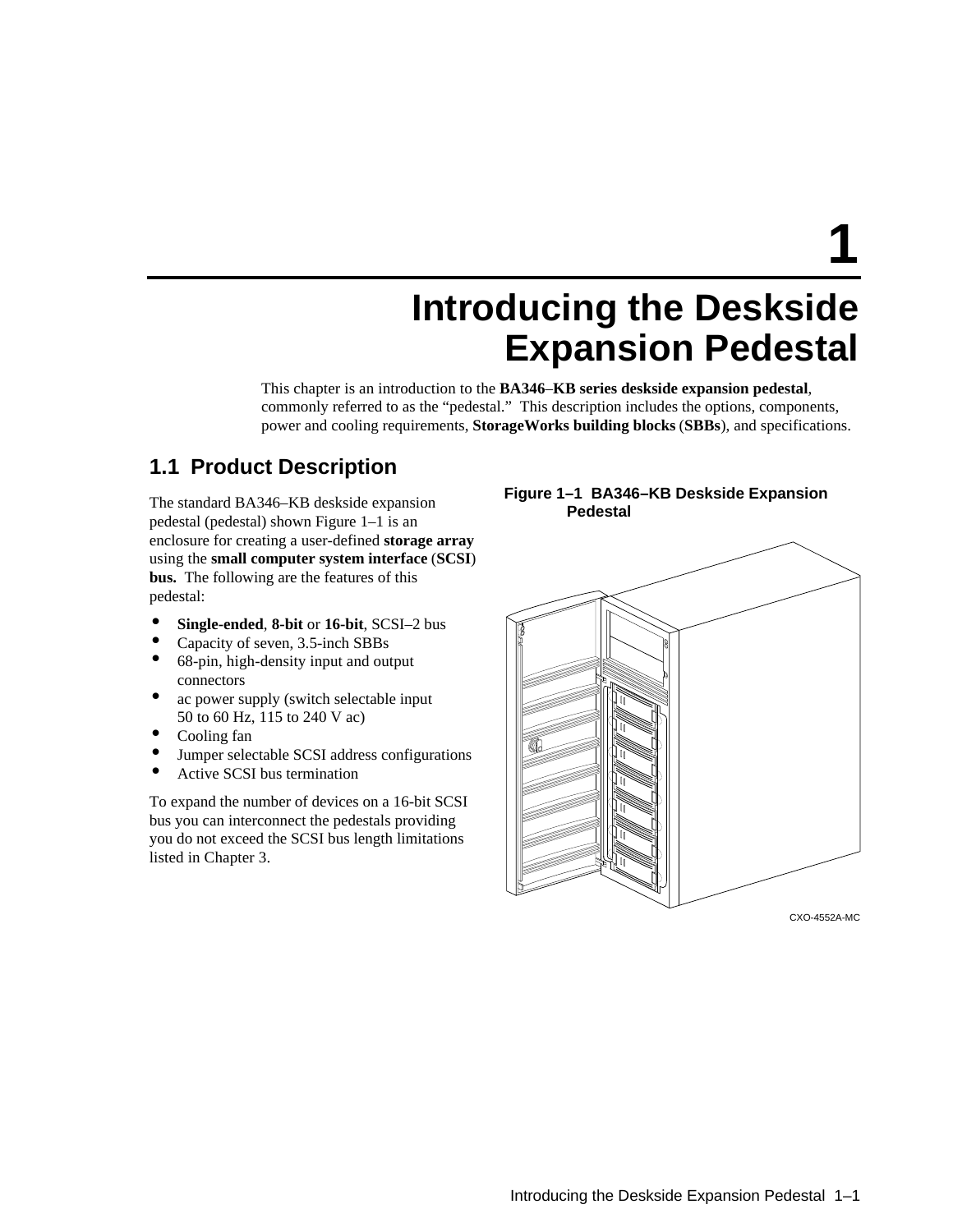### **1.2 Options**

You can install the following options in a pedestal either individually or in combination:

#### **BA35X–AA 5.25-Inch Device Option Kit**

This kit contains a modular carrier, the cables, and the mounting hardware for installing either two half-height, or one full-height, 5.25-inch storage device in the top of the pedestal. This option increases the total number of devices on a 16-bit bus to nine.

See *StorageWorks Solutions BA346–KB Deskside Expansion Pedestal 5.25-Inch Device Installation Guide* for detailed information about installing and configuring this option.

#### **BA35X–AB Dual-Bus Option Kit**

With the cables and connectors in the dual bus option kit you can split the backplane bus into two buses—a four device bus and a three device bus. When used in conjunction with the 5.25-inch option kit, you can have a six device bus and a three device bus in the same pedestal.

See *StorageWorks Solutions BA346–KB Deskside Expansion Pedestal Dual Bus Installation Guide* for detailed information about installing and configuring this option.

#### **BA35X-VB Stability Option Kit**

This kit includes a base that improves the stability of the pedestal. The procedures for installing the base are described in Section 2.6.

#### **BA35X–YA Factory Configuration Option**

When you select this option, the factory:

- Sets the configuration addresses (jumpers W1-W3) as the user specifies.
- Installs the SBBs in the slots the user specifies.
- Sets the SCSI device addresses.
- Installs the 5.25-inch modular carrier option and devices.
- Installs the dual bus option.
- Configures the internal SCSI bus.
- Includes, but does not mount, the pedestal door.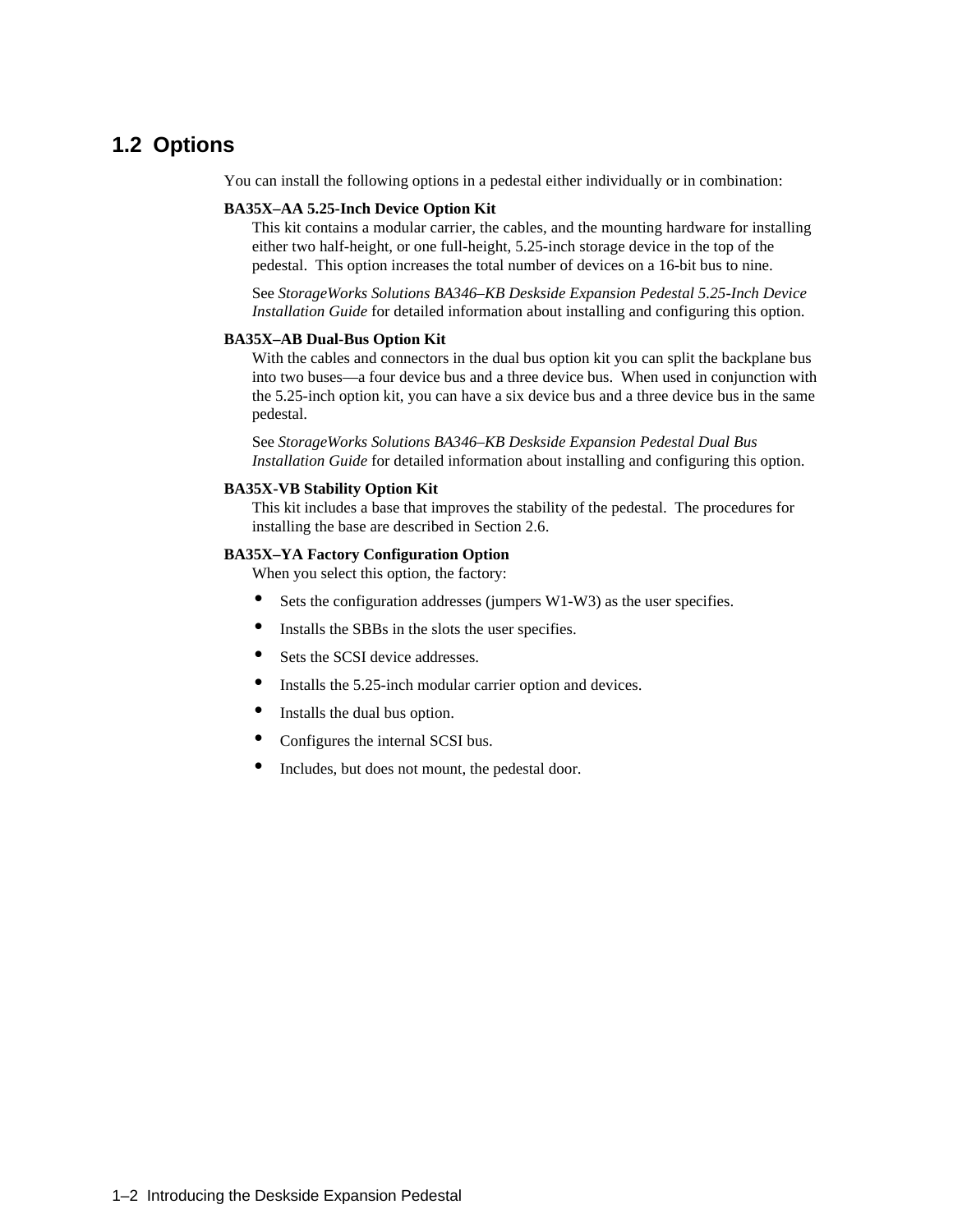### **1.3 Major Components**

The user is responsible for providing the following components, which are available through your Digital account representative:

- AC power cord with NEMA 15 connector (see Table 1–3)
- Storage Devices—5.25-inch devices and 3.5-inch SBBs
- SCSI cables (BN21K or BN21L)

Table 1–1 lists the major pedestal components supplied with the basic unit and each option.

| <b>Component</b>                      | <b>BA346-KB</b> | BA35X-AA | <b>BA35X-AB</b> | BA35X-VB |
|---------------------------------------|-----------------|----------|-----------------|----------|
| Base, Pedestal                        |                 |          |                 |          |
| Cable, Adapter (68-pin to 50-pin)     |                 |          |                 |          |
| Cable, Input/Output                   |                 |          |                 |          |
| Cable, Input/Output, 5.25-inch device |                 |          |                 |          |
| Cable, Jumper                         |                 |          |                 |          |
| Door                                  |                 |          |                 |          |
| Enclosure                             |                 |          |                 |          |
| Terminator                            |                 |          |                 |          |

**Table 1–1 Major BA346–K Series Pedestal Components**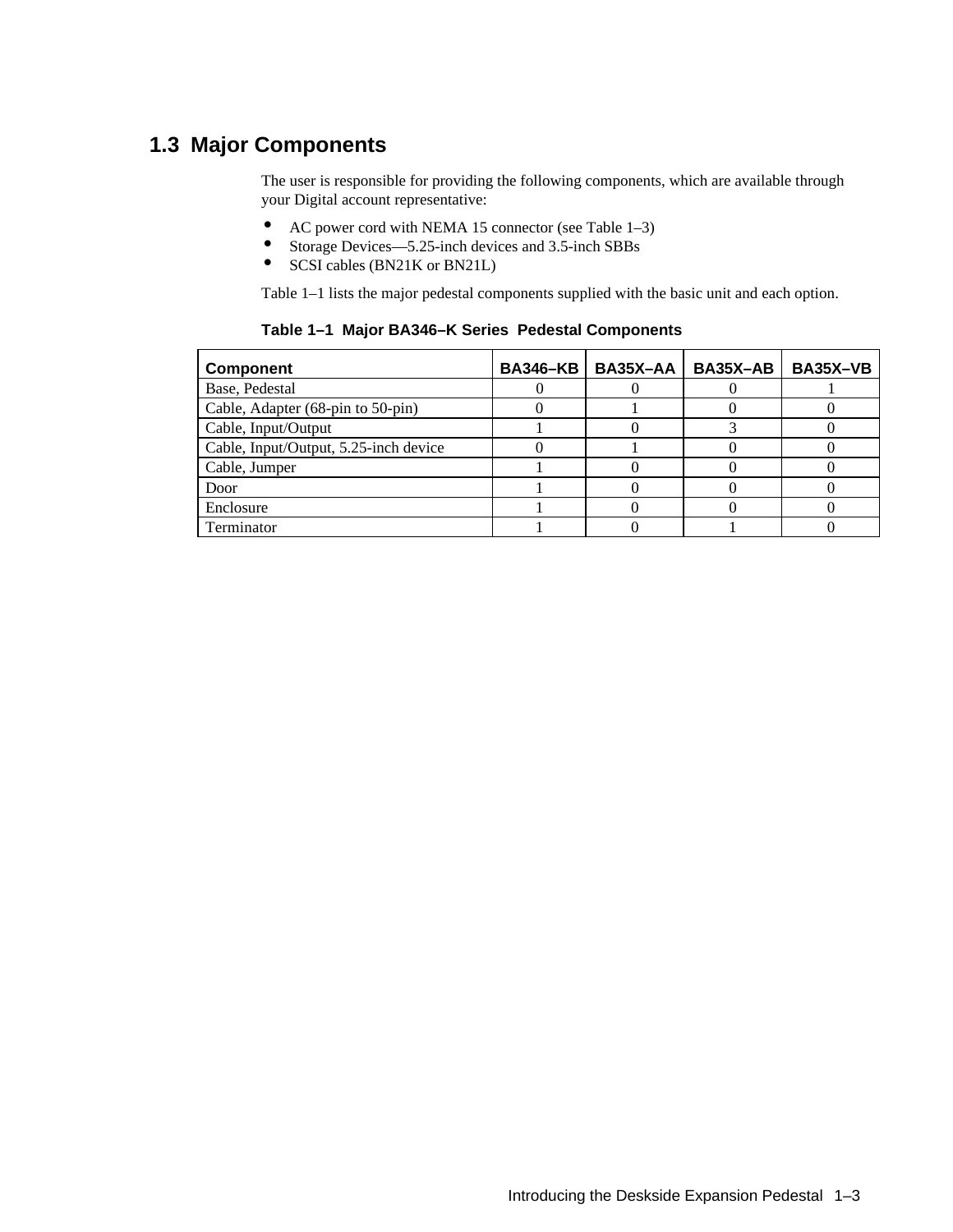### **1.4 Power**

The ac power supply (switch-selectable 115 V ac or 230 V ac input), is located in the rear of the pedestal as shown in Figure 1–2. Figure 1–3 shows the internal dc power distribution, Table 1–2 lists the power supply specifications, and Table 1–3 lists the country specific ac power cords.

### **Table 1–2 Power Supply Specifications**

| <b>Specification</b>    | Rating           |
|-------------------------|------------------|
| Power                   | 200 W            |
| Nominal Output Voltages | $+5$ V dc @ 20 A |
|                         | $+12$ V dc @ 8 A |

### **Figure 1–2 BA346 – Rear View**



### **Figure 1–3 DC Power Distribution**



CXO-4480A-MC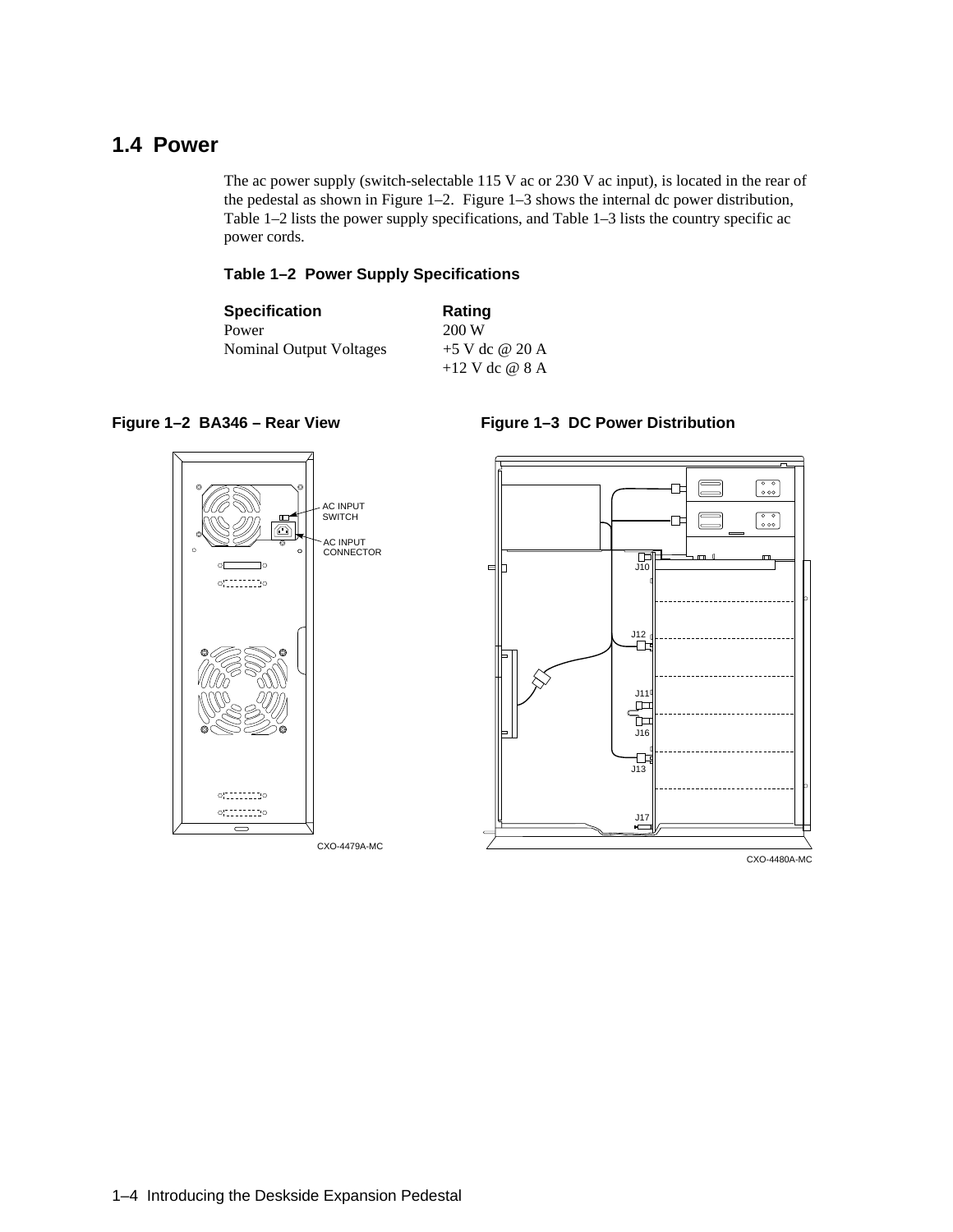|                       |            |      |                       |                  |     | Length | <b>Digital</b>  |
|-----------------------|------------|------|-----------------------|------------------|-----|--------|-----------------|
| Country               | Voltage    | Amps | <b>Connector Type</b> | <b>Plug Type</b> | М   | Ft     | Order No.       |
| Australia             | $250$ V ac | 10A  | IEC 320 C13, C14      | $AS3112 - 1981$  | 2.5 | 8.2    | <b>BN19H-2E</b> |
| <b>Central Europe</b> | $250$ V ac | 10A  | IEC 320 C13, C14      | CEE 7/7 (Schuko) | 2.5 | 8.2    | <b>BN19C-2E</b> |
| Denmark               | $250$ V ac | 10A  | IEC 320 C13, C14      | Afsnit 107       | 2.5 | 8.2    | <b>BN19K-2E</b> |
| India                 | $250$ V ac | 10A  | IEC 320 C13, C14      | <b>BS</b> 546    | 2.5 | 8.2    | <b>BN19S-2E</b> |
| Ireland               | $250$ V ac | 10A  | IEC 320 C13, C14      | <b>BS</b> 1363   | 2.5 | 8.2    | <b>BN19A-2E</b> |
| Israel                | $250$ V ac | 10A  | IEC 320 C13, C14      | SI 32            | 2.5 | 8.2    | <b>BN18L-2E</b> |
| Italy                 | $250$ V ac | 10A  | IEC 320 C13, C14      | CEI 213-16/VII   | 2.5 | 8.2    | <b>BN19M-2E</b> |
| Japan                 | $125$ V ac | 15A  | IEC 320 C13, C14      | <b>NEMA 5-15</b> | 3.0 | 9.8    | <b>BN27S-03</b> |
| New Zealand           | $250$ V ac | 10A  | IEC 320 C13, C14      | $AS3112 - 1981$  | 2.5 | 8.2    | <b>BN19H-2E</b> |
| South Africa          | $250$ V ac | 10A  | IEC 320 C13, C14      | <b>BS</b> 546    | 2.5 | 8.2    | <b>BN19S-2E</b> |
| Switzerland           | $250$ V ac | 10A  | IEC 320 C13, C14      | <b>SEV 1011</b>  | 2.5 | 8.2    | $E0-BN19H-2E$   |
| United Kingdom        | $250$ V ac | 10A  | IEC 320 C13, C14      | <b>BS</b> 3163   | 2.5 | 8.2    | <b>BN19A-2E</b> |
| <b>United States</b>  | 125 V ac   | 15A  | IEC 320 C13, C14      | <b>NEMA 5-15</b> | 3.0 | 9.8    | <b>BN27S-03</b> |

**Table 1–3 Recommended Country-Specific AC Power Cords**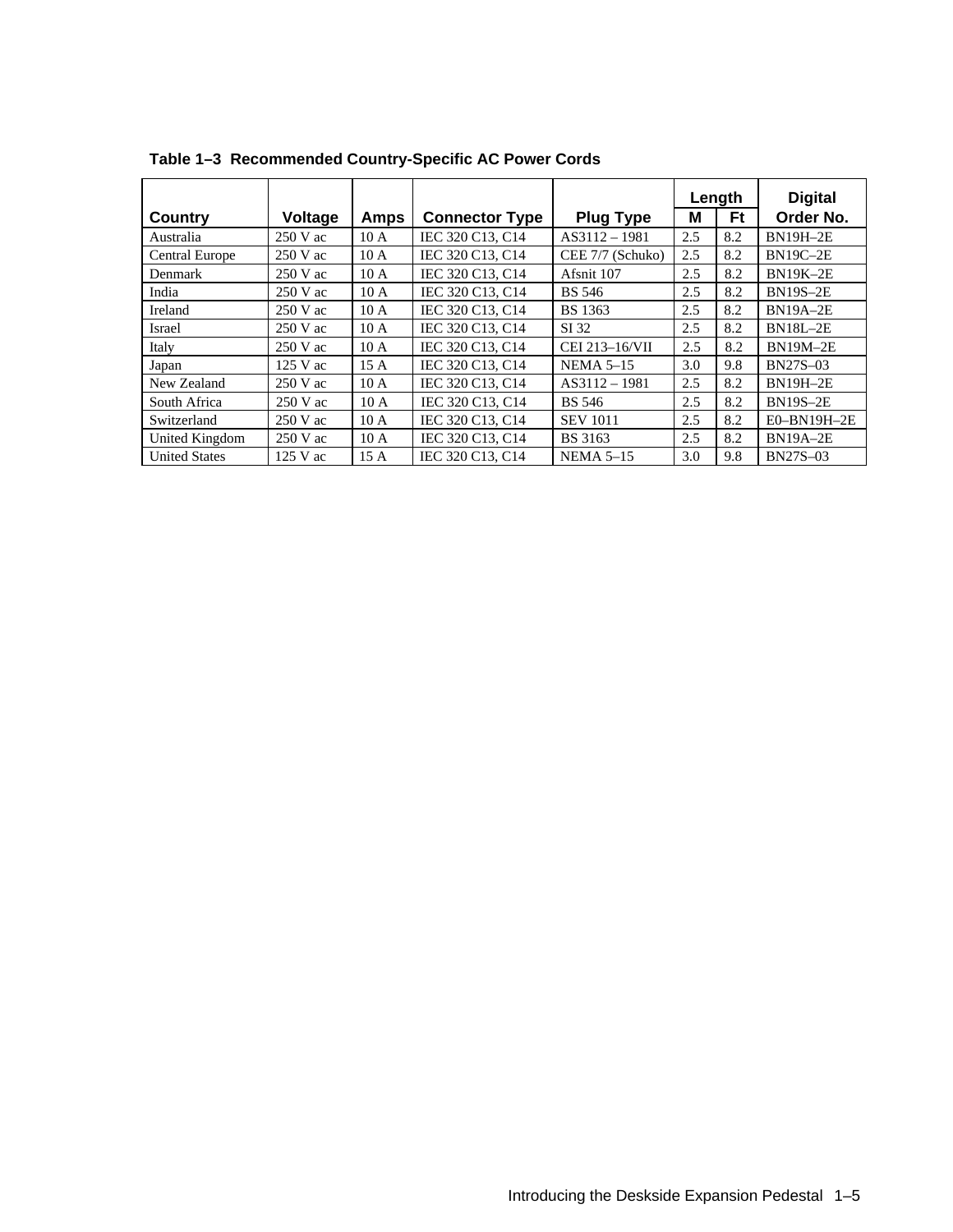### **1.5 Device Cooling**

Proper device operation requires cooling. The two fans in the pedestal and in the power supply.

- The fan mounted on the rear of the pedestal cools the storage devices.
- The power supply internal fan cools the 5.25-inch devices and the power supply.

As shown in Figure 1–4, both fans draw air through the front of the pedestal, through the storage devices, and exhaust it out the rear.

### **CAUTION**

Blocking or restricting the intake or output air flow can cause overheating. Therefore, leave a clear space of at least 0.3 m (1 ft) in front and behind the pedestal.





CXO-4481A-MC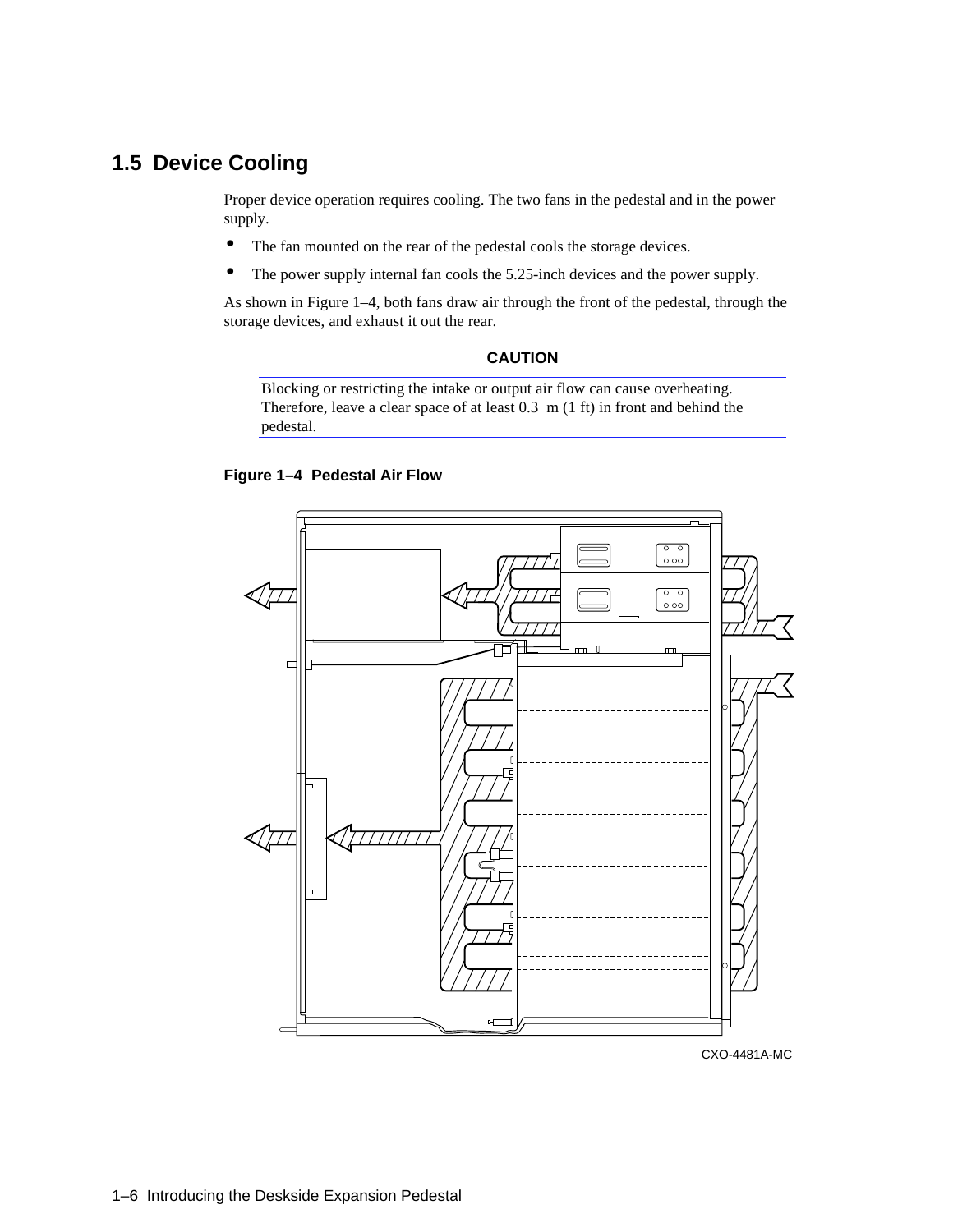### **1.6 StorageWorks Building Blocks (SBBs)**

The pedestal supports only 3.5-inch form-factor storage devices in a **modular carrier,** an SBB (see Figure 1–5). The *StorageWorks Solutions Configuration Guide* lists the pedestal compatible 3.5–inch storage devices.





The following primary factors determine the compatible storage devices:

- The SCSI controller must support all the storage devices.
- The SCSI controller must support all the combinations of storage devices on the bus.
- The pedestal does not support 5.25-inch SBBs.
- The pedestal does support 5.25-inch devices mounted in the 5.25-inch modular carrier option (BA35X–AA).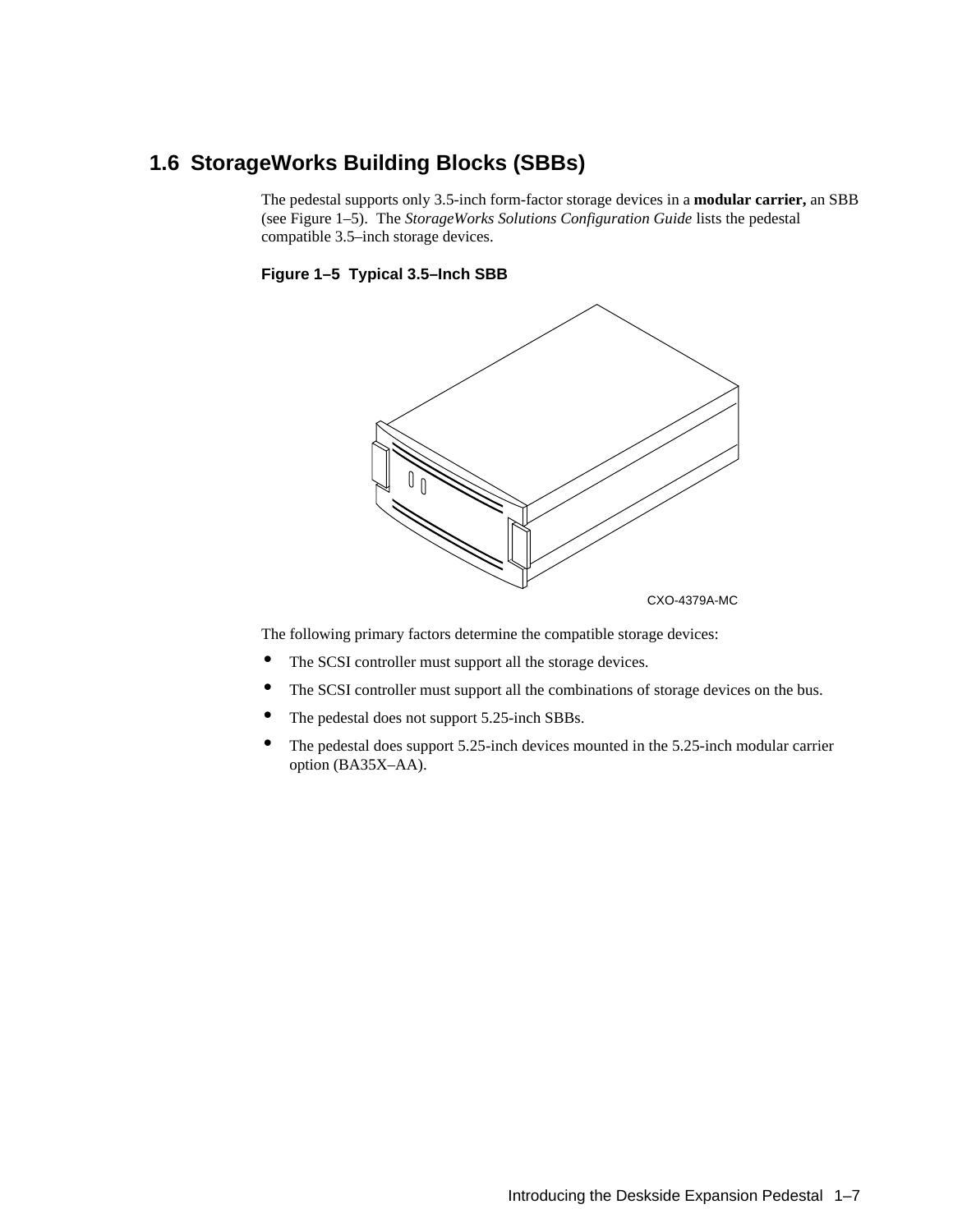## **1.7 Product Specifications**

Table 1–4 lists the basic product specifications.

| <b>Physical Specifications</b>       |                             |         |  |  |  |
|--------------------------------------|-----------------------------|---------|--|--|--|
| Item<br><b>Dimension</b>             |                             |         |  |  |  |
| Height                               | 533 mm                      | $21$ in |  |  |  |
| Width                                | $203 \text{ mm}$            | 8 in    |  |  |  |
| Depth                                | 483 mm                      | 19 in   |  |  |  |
| Rear clearance (air exhaust)         | $305 \text{ mm}$            | $12$ in |  |  |  |
| Front clearance (door opening)       | 305 mm                      | $12$ in |  |  |  |
| Weight (no devices)                  | $17 \text{ kg}$             | 37 lb   |  |  |  |
| <b>Power</b>                         |                             |         |  |  |  |
| <b>Item</b>                          | Rating                      |         |  |  |  |
| <b>Total Power</b>                   | 200 W                       |         |  |  |  |
| Nominal Output Voltages              | $+5$ V dc @ 20 A            |         |  |  |  |
|                                      | $+12$ V dc @ 8 A            |         |  |  |  |
| Device startup                       | 4 second interval (minimum) |         |  |  |  |
| Power available to 5.25-inch devices | $+5$ V dc @ 20 A            |         |  |  |  |
|                                      | $+12$ V dc @ 8 A            |         |  |  |  |

**Table 1–4 BA346–KB Pedestal Specifications**

Table 1–5 lists the air flow through the pedestal under test conditions with the door open.

| <b>Device</b>     | Qty                         | <b>Slots</b>          | <b>Measured at</b>   | <b>Volume (CFM)</b> |  |
|-------------------|-----------------------------|-----------------------|----------------------|---------------------|--|
| 5.25-inch devices | 2                           | All filled            | Both 5.25-inch slots | 2.86                |  |
| 3.5-inch devices  |                             |                       |                      |                     |  |
| 5.25-inch devices | 2                           | Slot 7 (bottom) empty | Both 5.25-inch slots | 2.74                |  |
| 3.5-inch devices  | 6                           |                       |                      |                     |  |
| 5.25-inch devices |                             | All filled            | RZ28B in Slot 4      | 2.34                |  |
| 3.5-inch devices  |                             |                       |                      |                     |  |
| 5.25-inch devices | $\mathcal{D}_{\mathcal{L}}$ | Slot 7 (bottom) empty | RZ28B in Slot 4      | 1.79                |  |
| 3.5-inch devices  |                             |                       |                      |                     |  |

**Table 1–5 Air Flow**

 $\overline{a}$ **\***

This is the time required before a storage device is ready to transfer data. For example, the time it takes a disk to spin up, a tape drive to tension, and so forth.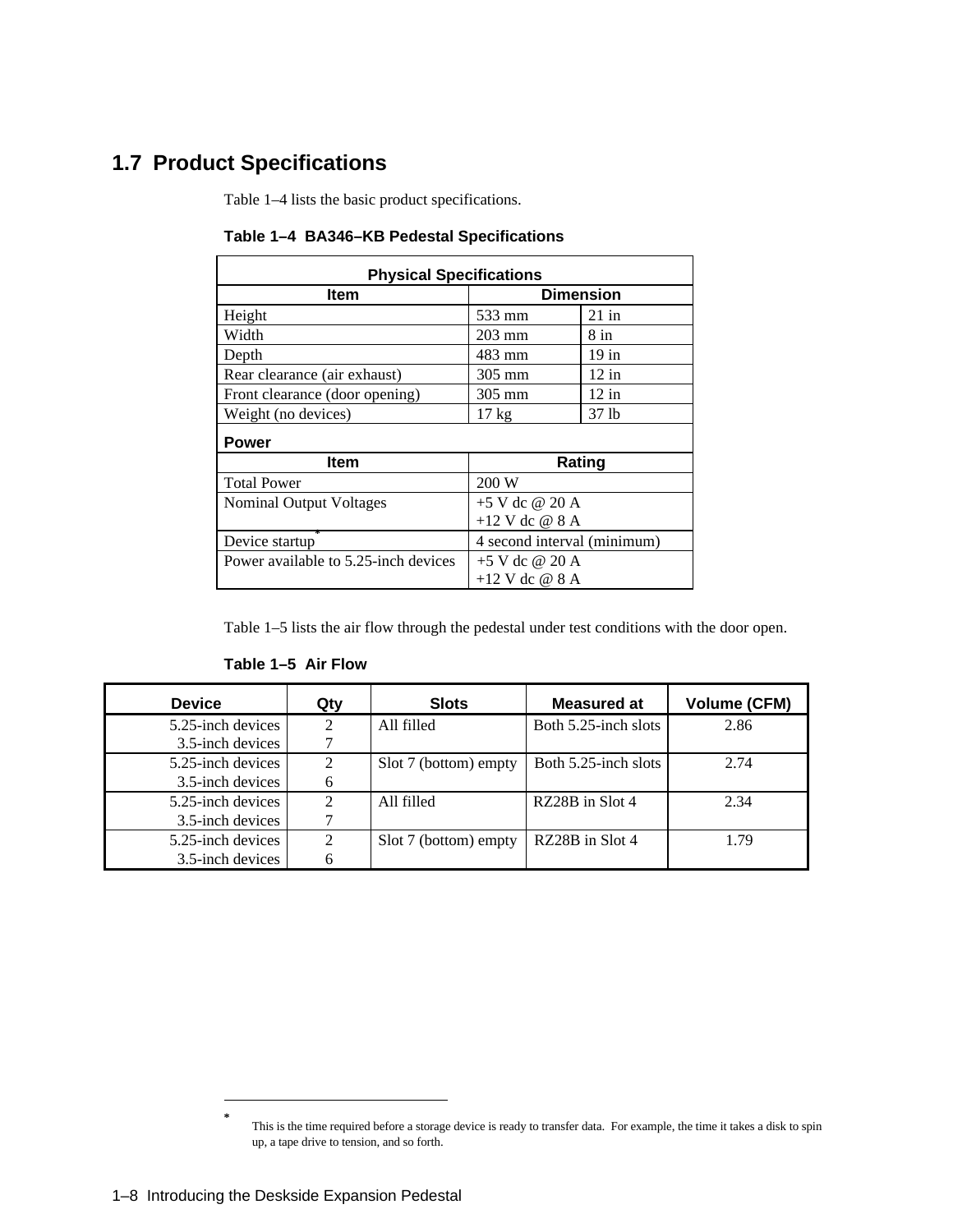# **Installing and Operating a Pedestal**

This chapter describes the procedures for installing and operating a BA346–KB series deskside expansion pedestal. Subjects addressed include selecting the installation area, unpacking the pedestal, installing storage devices, connecting cables, and checking pedestal operation

### **2.1 Installing a Pedestal**

You can usually install the pedestal within 2 meters (6.6 feet) of the SCSI controller and next to an ac receptacle. A desktop, a table, or the floor are acceptable installation locations Figure 2–1 shows the *minimum* pedestal dimensions.

### **CAUTION**

Blocking or restricting the input or output air flow can cause overheating. Therefore, leave a clear space of at least 0.3 m (1 ft) at both the front and rear of the pedestal.

### **Figure 2–1 Pedestal Dimensions**

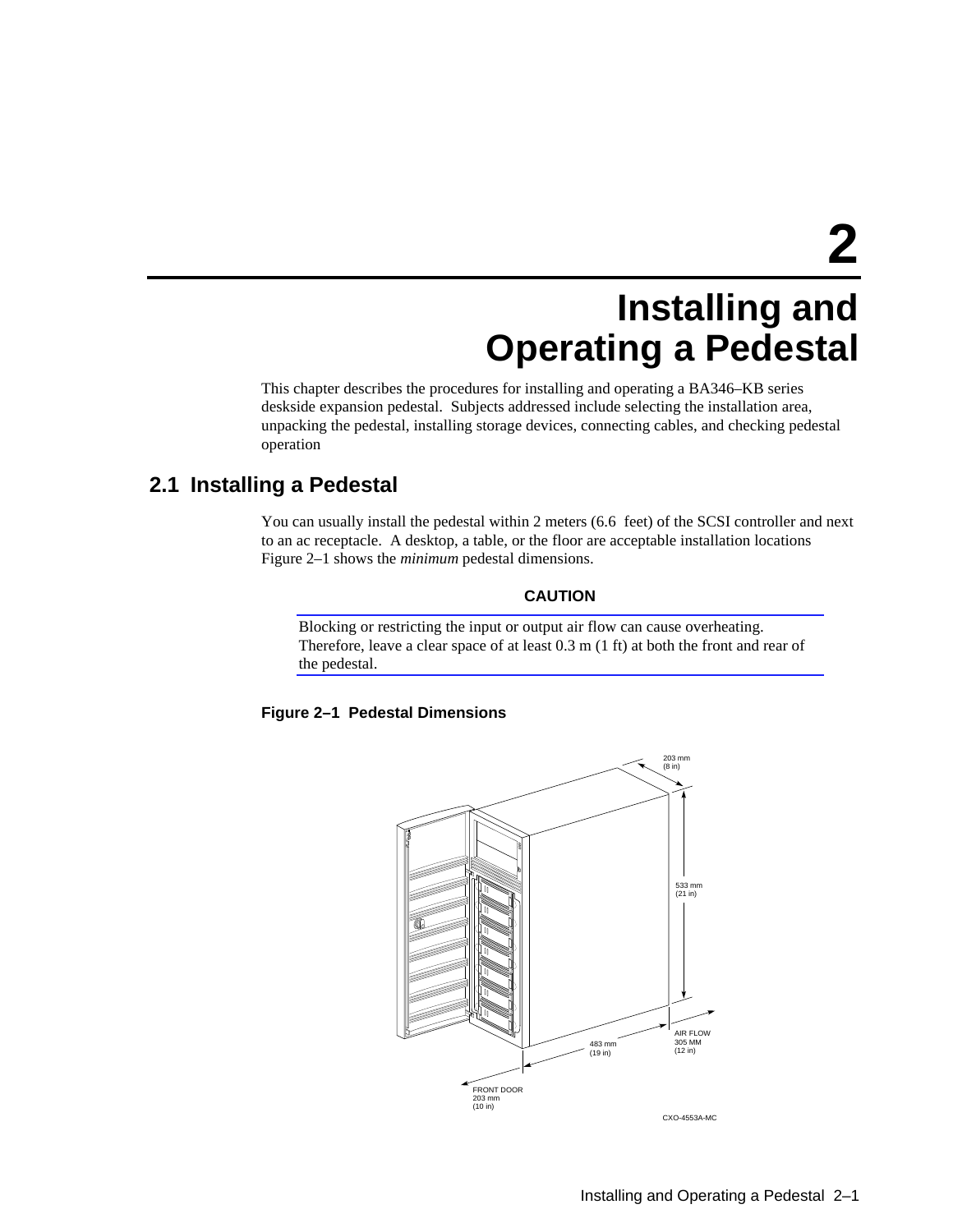### **2.2 Selecting the Installation Area**

The location of the pedestal depends upon the availability of ac power and the distance to the SCSI controller. SCSI bus length is critical to selecting the installation area. Therefore, before selecting the installation area, read Section 3.3.

#### **CAUTION**

Blocking or restricting the input or output air flow can cause overheating. Therefore, leave a clear space of at least 0.31 m (1 ft) at both the front and rear of the pedestal.

### **2.3 Unpacking a Pedestal**

The shipping containers provide maximum protection for the pedestal and all components. Digital recommends that you unpack the pedestal in the installation.

#### **WARNING**

To prevent personal injury always use two people to pack, unpack, or move the pedestal in the shipping container.

Refer to Figure 2–2 and complete the following procedure to unpack a pedestal:

- 1. Orient the shipping container as shown.
- 2. Open the shipping container. Slide the pedestal and the packing material on to the floor .
- 3. Remove the documentation package.
- 4. Remove the top foam blocks.
- 5. Remove the door.
- 6. Remove the pedestal.
- 7. Replace all packing material, including plastic bags, in shipping container.
- 8. Store the shipping container for future use.

#### **Note**

Retain all packing materials for future use. Shipping pedestals without the proper packing materials can cause damage to the pedestal.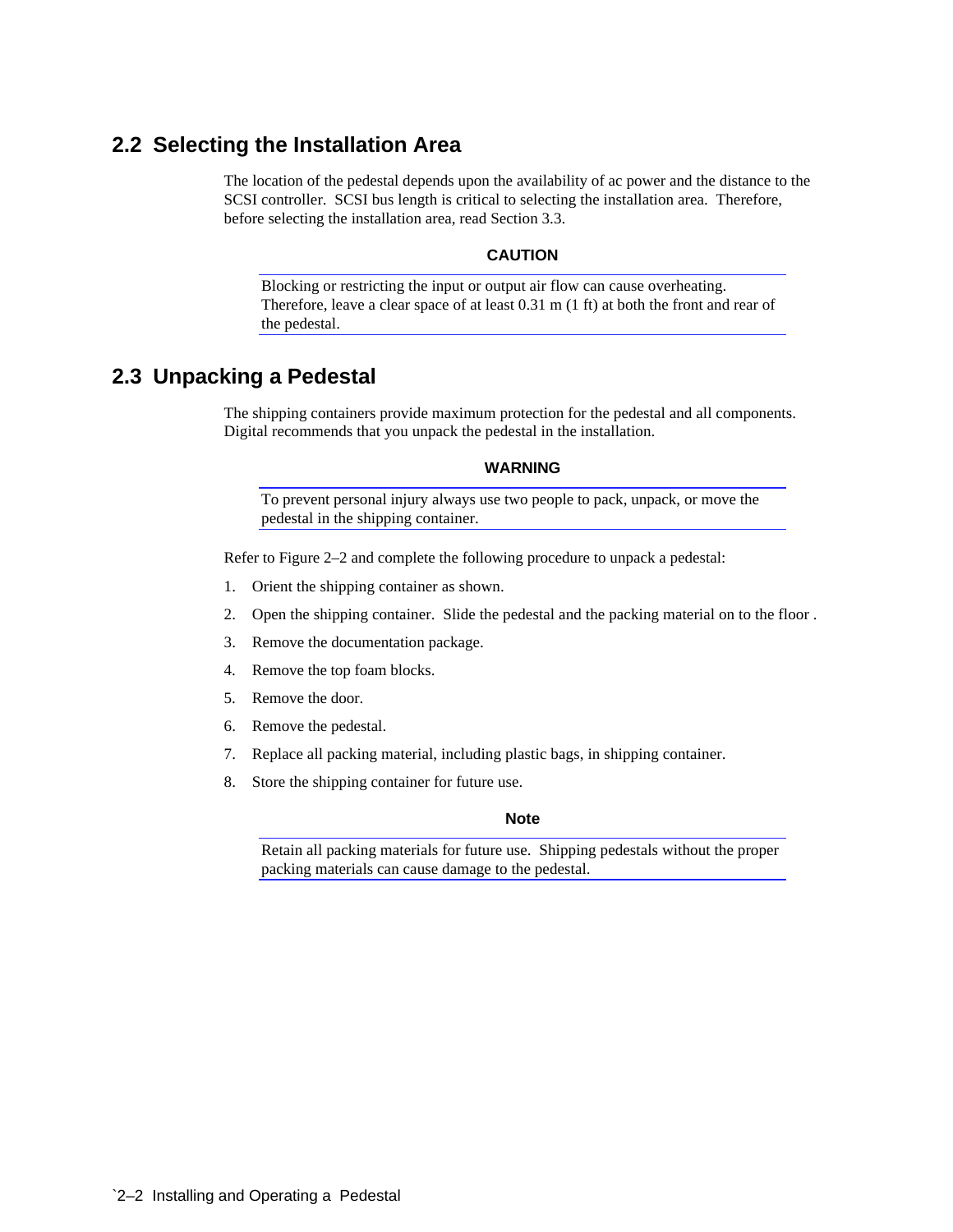**Figure 2–2 Pedestal Packing**

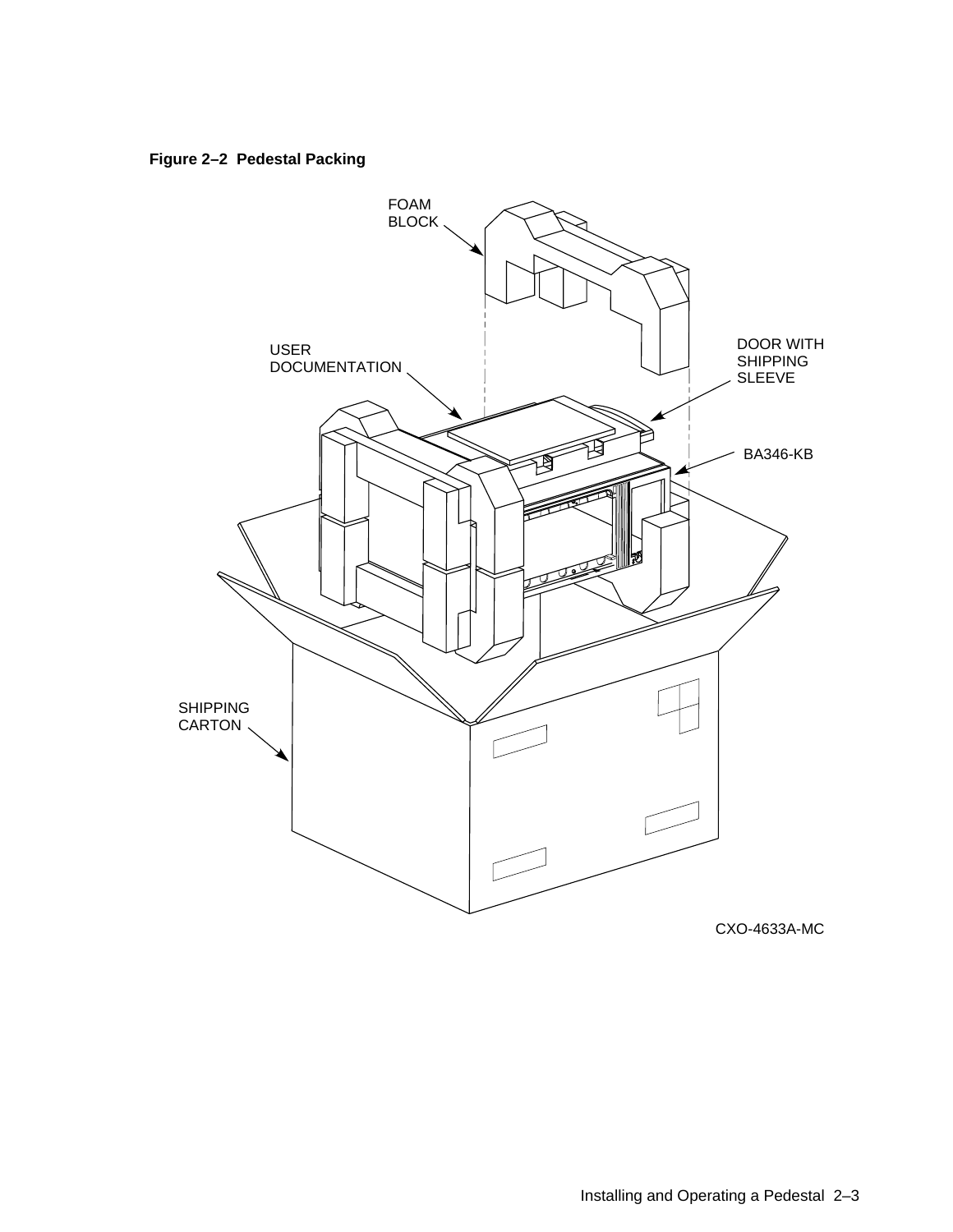### **2.4 Packing a Pedestal**

#### **WARNING**

To prevent personal injury always use two people to pack, unpack, or move the pedestal in the shipping container.

Complete the following procedures to pack a pedestal for shipping:

### **CAUTION**

To prevent damage to the pedestal, you must use the approved packing materials and pack the pedestal as described in this procedure

- 1. Place the components in the plastic bags.
- 2. Remove the packing material from the shipping container.
- 3. Open the shipping container and orient it as shown in Figure 2–2.
- 4. Remove the door and all external cables from the pedestal.
- 5. Place the two bottom foam blocks on the shipping container .lid
- 6. Insert the pedestal in the bottom foam blocks.
- 7. Insert the door into its shipping sleeve.
- 8. Insert the door into the foam blocks.
- 9. Place the top foam blocks on top of the pedestal and door.
- 10. Place the cardboard tray on top of the foam block.
- 11. Slide the pedestal and shipping materials into the carton.
- 12. Seal the carton.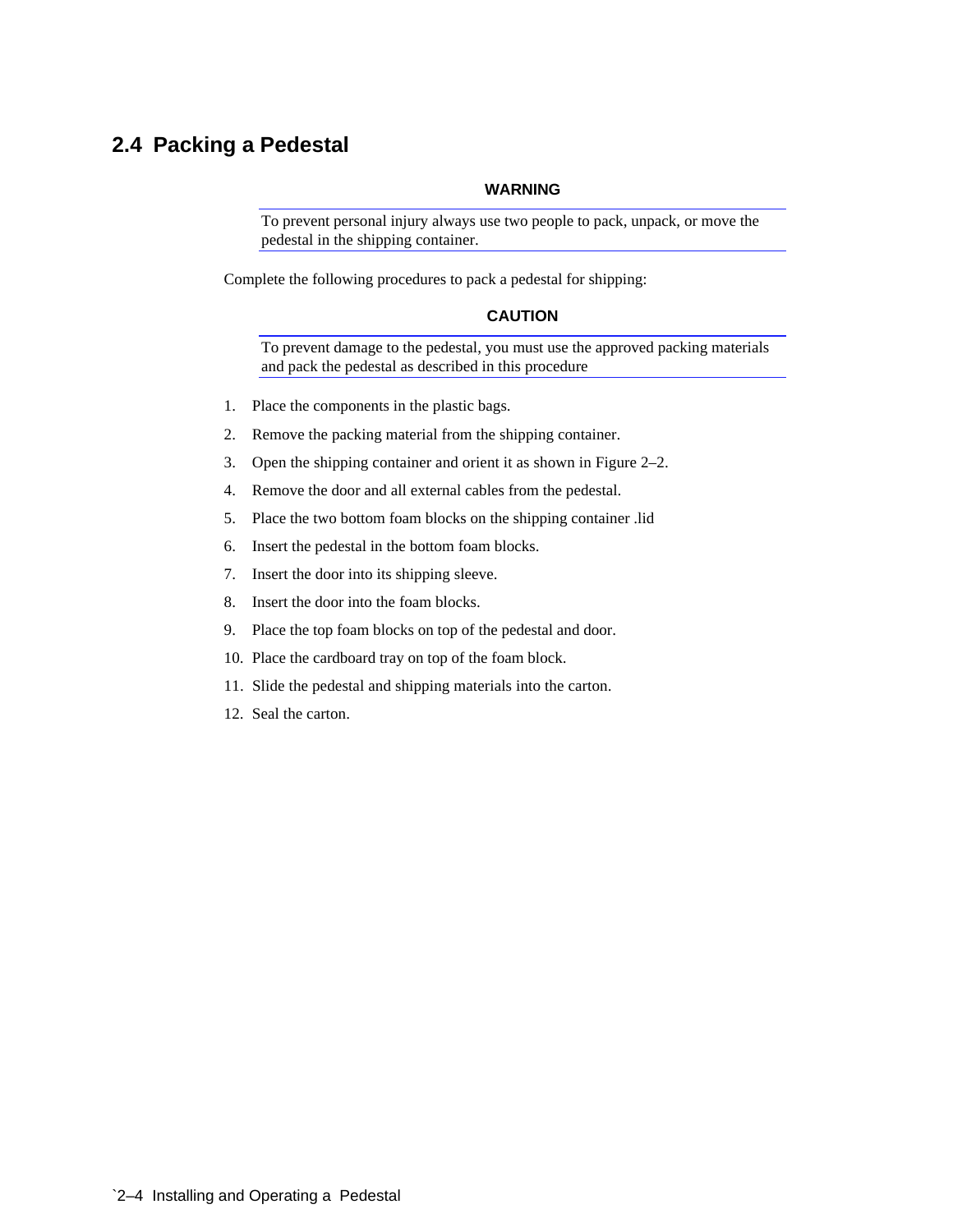### **2.5 Preparing the Pedestal for Operation**

Preparing the pedestal for operation involves the following procedures:

- Mounting the base (BA35X–VB option)
- Installing options (BA35X–AA, BA35X–AB)
- Configuring the pedestal (optional)
- Installing the storage devices
- Connecting the power and SCSI bus cables
- Checking the pedestal and its components for proper operation
- Mounting the door

### **2.6 Mounting the Base**

Complete the following procedure to mount the base (BA35X–VB option):

- 1. Place the pedestal on its top.
- 2. Align the base with bottom of the pedestal (see Figure 2–3).
- 3. Install the four, hex-head 6-32 screws through the base into the pedestal.
- 4. Set the pedestal on the base and continue the installation process.

### **Figure 2–3 Mounting the Base**



CXO-4632A-MC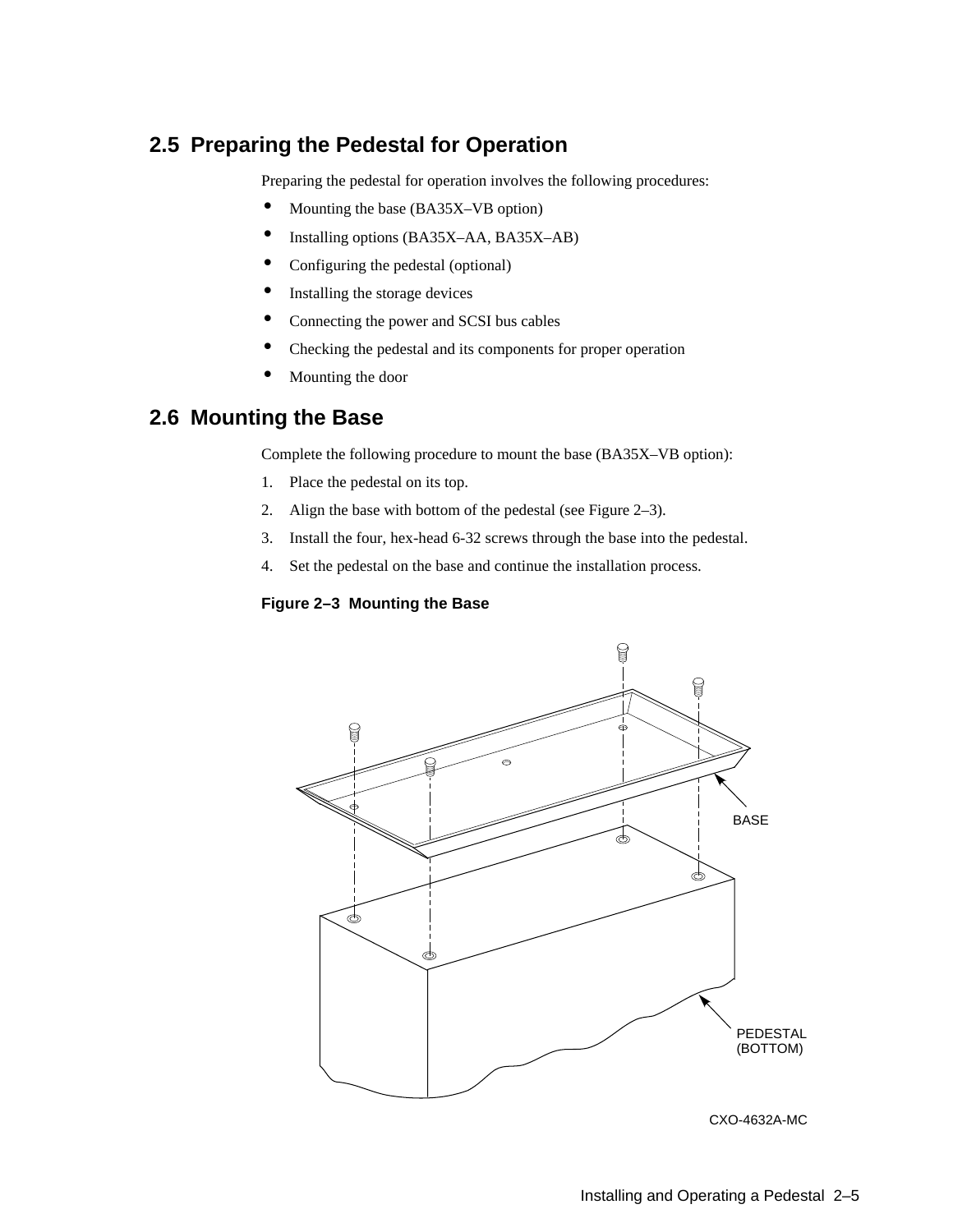### **2.7 Installing Options**

Complete the procedures described in the individual option installation guides.

### **2.8 Configuring the Pedestal**

The pedestal is factory-configured as a single SCSI bus with the device addresses shown in Figure 2–4. You can use the procedures in Chapter 3 to change the configuration.

**Figure 2–4 Standard BA346–KB Configuration**



CXO-4550A-MC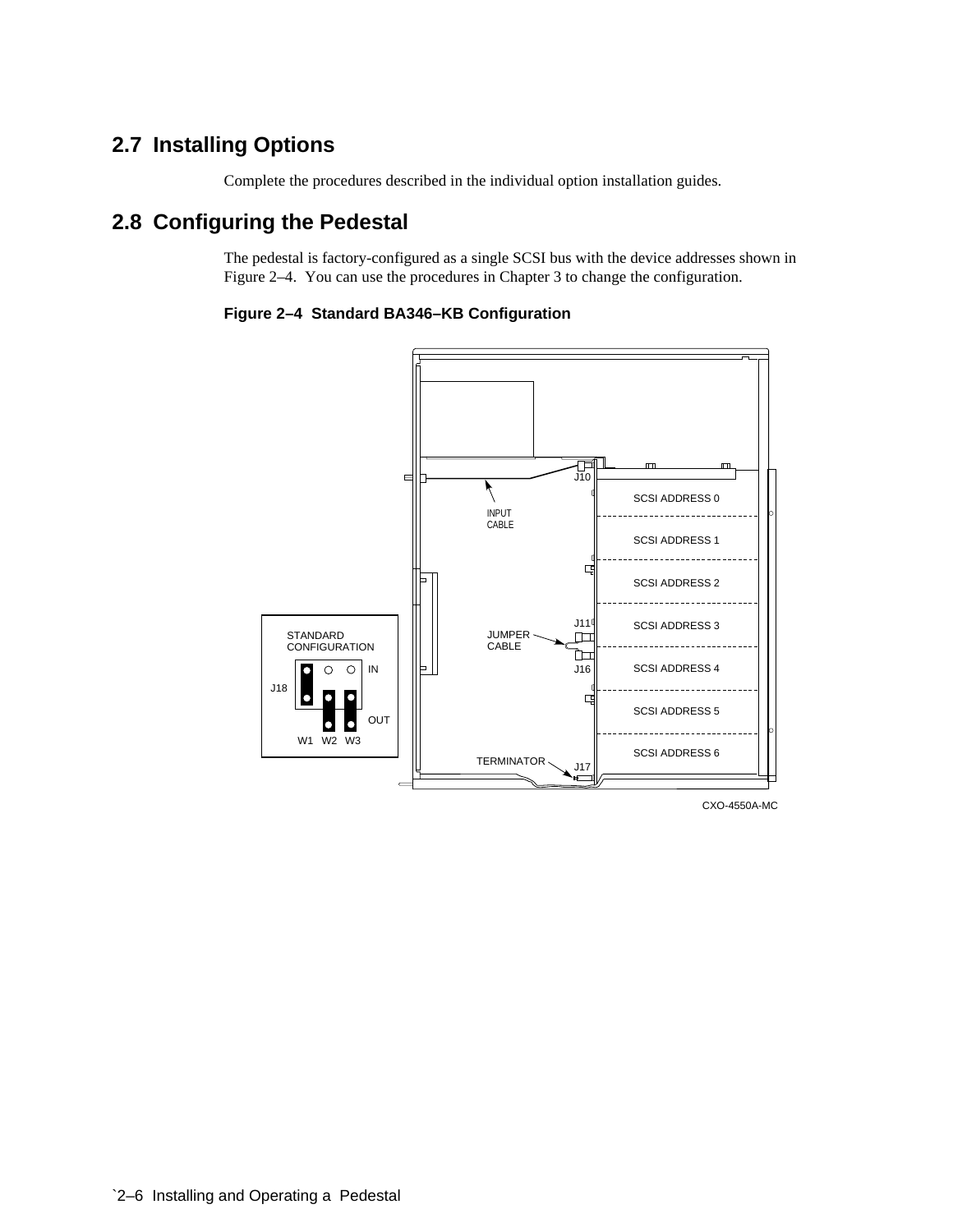### **2.9 Installing SBBs**

After installing the options and configuring the pedestal, you can install the SBBs. Be sure that you have set the storage device addresses *before* installing the devices in the pedestal.

The combinations of the SBB guides, shelf slots, and backplane connectors preclude installing an SBB incorrectly; you can insert an SBB only one way. Each 3.5-inch SBB occupies one shelf slot.

When you insert an SBB into a shelf and fully seat it, the two tabs on the front panel expand and engage the shelf, thereby securely mounting the SBB. To remove the SBB, press and hold the two mounting tabs in and pull the device out of the shelf.



**Figure 2–6 Installing an SBB**

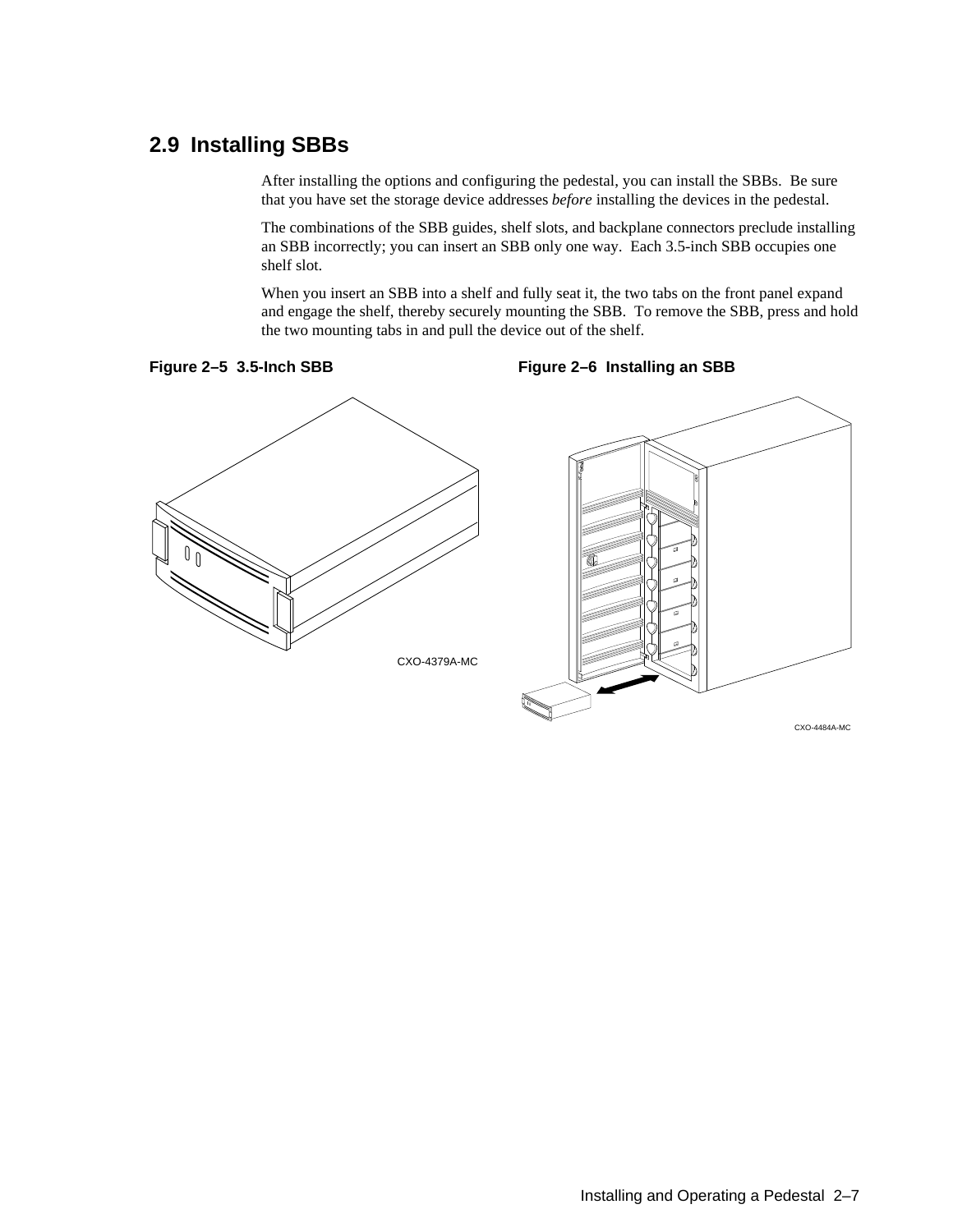### **2.10 Connecting the SCSI Bus Cables**

Once you have installed all the storage devices, you can connect the SCSI bus cable.

### **CAUTION**

Connecting the SCSI bus cable with power applied to either the controller or the pedestal can generate erroneous signals and cause the SCSI bus to "hang." Always turn off the power on both the host and the pedestal when connecting or disconnecting the SCSI cables.

The cables recommended for connecting the SCSI controller are either a BN21K or BN21L series SCSI cable. The 68-pin, high-density connector (see Figure 2–7) connects to the SCSI "Bus A" input connector on the rear panel of the pedestal (see Figure 2–9).

### **Figure 2–7 BN21K-Series Cable Connectors**



**Figure 2–8 BN21L-Series Cable Connectors**

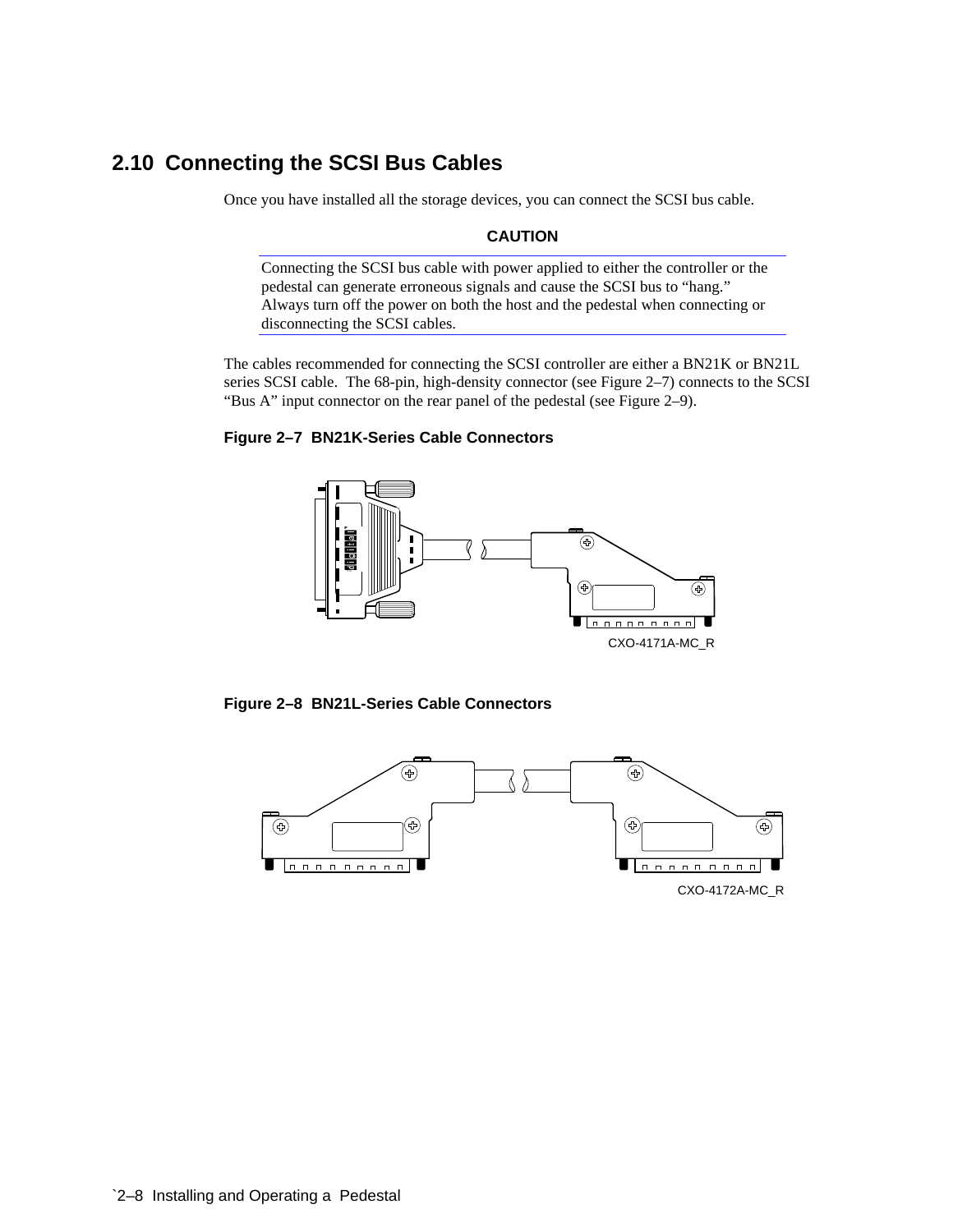**Figure 2–9 Rear Panel Connectors**



### **2.11 Connecting the AC Power Cord**

Complete the following steps to connect the ac power cord:

- 1. Read the label covering the ac input connector.
- 2. Remove the label.
- 3. Set the ac input selector switch to the correct operating voltage (115 V ac or 230 V ac).
- 4. Connect the ac power cord to the pedestal connector.
- 5. Connect the ac power cord to the wall receptacle.

### **Figure 2–10 Power Supply Label**



CXO-4551A-MC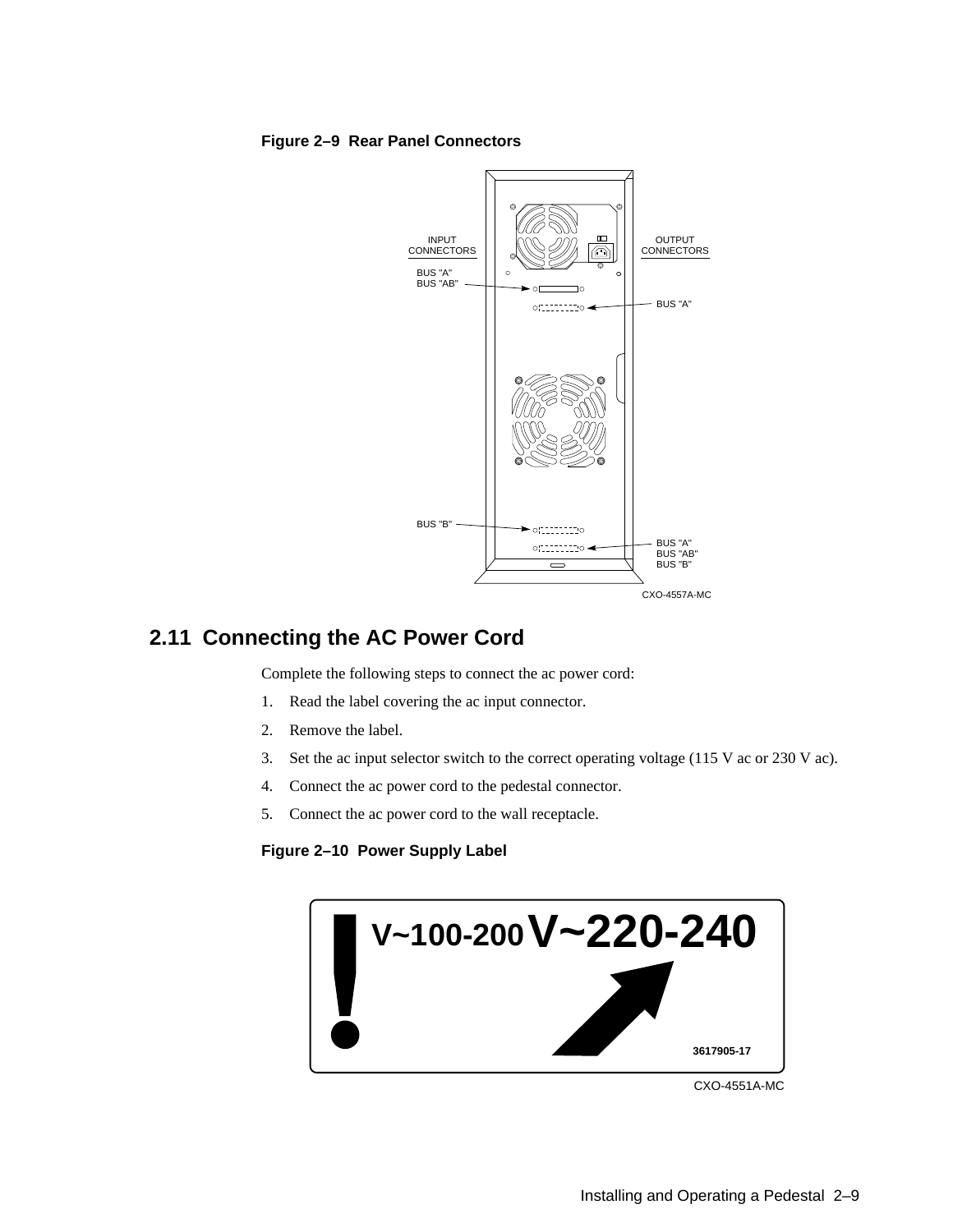### **2.12 Operating the Pedestal**

Use the pedestal power switch, a "push-to-make, push-to-break" type, to turn on the pedestal. The pedestal power switch is shown in Figure 2–11.

When the ac power is on the green pedestal power LED is on (see Figure 2–11).

When the SCSI bus is active the LEDs on the 5.25-inch devices and the SBBs indicate the status of the storage devices.

For a detailed description of the SBB status LEDs, please refer to the *SBB User's Guide*.

The individual 5.25-inch device users guides describes the function and purpose of the status LEDs.

#### **Figure 2–11 Pedestal Power On LED**



As shown in Figure 2–12, the SBBs have two status LEDs—a green activity LED and an amber fault LED.

Usually the green activity LED is flashing and the amber fault LED is off.

When there is a storage device SBB error indication, complete the procedures in Section 2.14.

#### **Figure 2–12 Storage SBB Status LEDs**

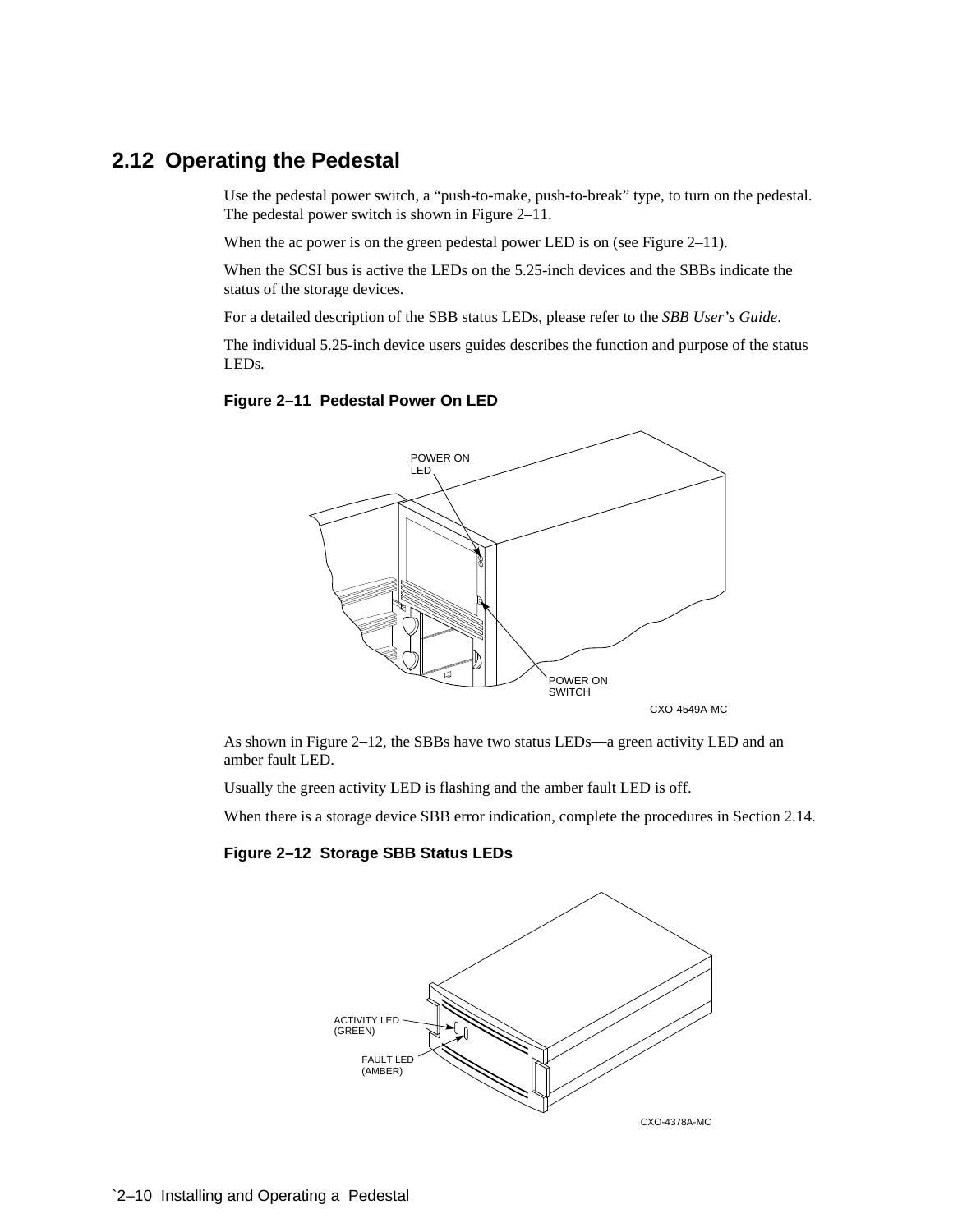## **2.13 Mounting the Door**

Once the pedestal is operating you can install the door to provide security for the storage devices. (A locked door precludes removing storage devices.) Figure 2–13 shows how to mount the door by inserting the hinge pins on the door into the holes in the bezel.

**Figure 2–13 Mounting the Door**



CXO-4554A-MC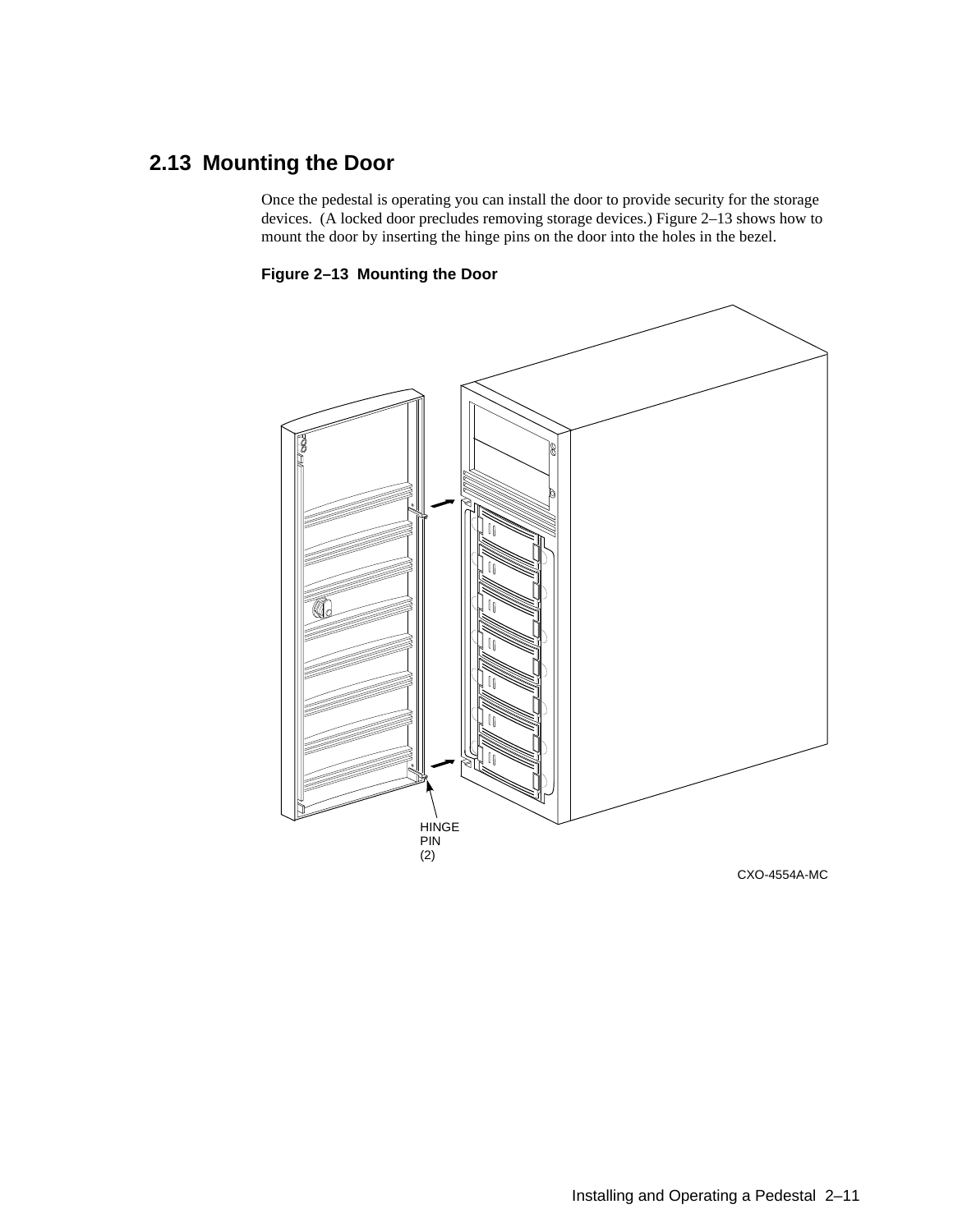### **2.14 Replacing a Storage SBB**

There are three methods for replacing a storage SBB with an *identical* SBB:

• **Hot swap** —This method requires that the SCSI controller support removing and installing SBBs while the bus is active, Check the controller documentation to determine if hot swap is supported.

### **CAUTION**

The capabilities of the SCSI controller determine the procedure for removing or installing SBBs. Check your SCSI controller documentation to determine the procedures supported.

Removing or installing an SBB while the SCSI bus is active, a **hot swap,** can result in corrupted or lost data if the controller does not support hot swap.

- **Warm swap**—This method requires a that the SCSI controller makes one bus inactive (quiescent) while the other buses remain active. HSJ40-series controllers have this capability.
- **Cold swap**—This method requires removing power from the pedestal to deactivate the bus.

Refer to Figure 2–6 and complete the following procedures to replace an SBB.

- 1. Open the front door.
- 2. When the bus is inactive, press the mounting tabs on the SBB bezel together and pull the SBB out, as shown in Figure 2–6.
- 3. Insert an *identical model* SBB in the slot and push it in to fully seat it. Allow the front panel mounting tabs expand and engage the shelf.
- 4. Activate the SCSI bus and observe that the SBB status LEDs are operating.
- 5. Close the front door.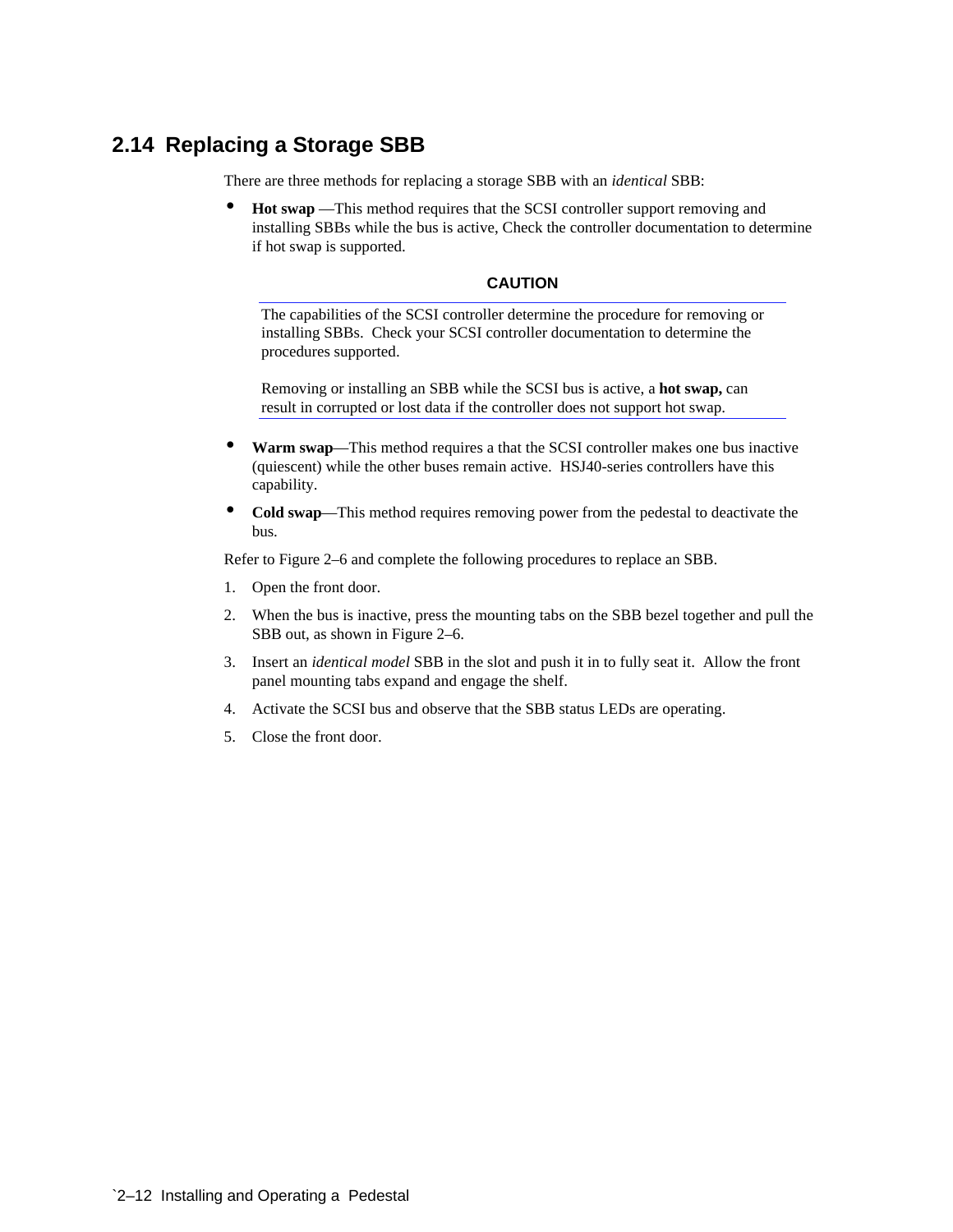# **Configuring the Pedestal**

This chapter describes the standard BA346–KB pedestal configuration and how to change it.

### **3.1 The Standard Configuration**

You can install the dual bus and the 5.25-inch device option at any time. Installing either option requires changing the pedestal configuration. Digital recommends that you install the options during the initial installation. See the individual option installation guides for detailed option installation procedures.

The standard configuration shown in Figure 3–1 and described in and is factory-installed.

### **Figure 3–1 Standard (Shipping) Configuration**



**Table 3–1 Standard Configuration Specifications**

| <b>Backplane Bus Type</b>       | Single                          |  |  |
|---------------------------------|---------------------------------|--|--|
| <b>Device Addresses</b>         | 8-bit devices:<br>$0 - 6$       |  |  |
|                                 | 16-bit devices:<br>$0 - 6$      |  |  |
|                                 | 5.25-inch devices:<br>None      |  |  |
| <b>SCSI Bus</b>                 | <b>Cables and Terminators:</b>  |  |  |
|                                 | Input Cable (Rear panel to J10) |  |  |
|                                 | Jumper Cable (J11 to J16)       |  |  |
|                                 | Terminator (J17)                |  |  |
| <b>Internal SCSI Bus Length</b> | $0.97$ meters $(38$ in)         |  |  |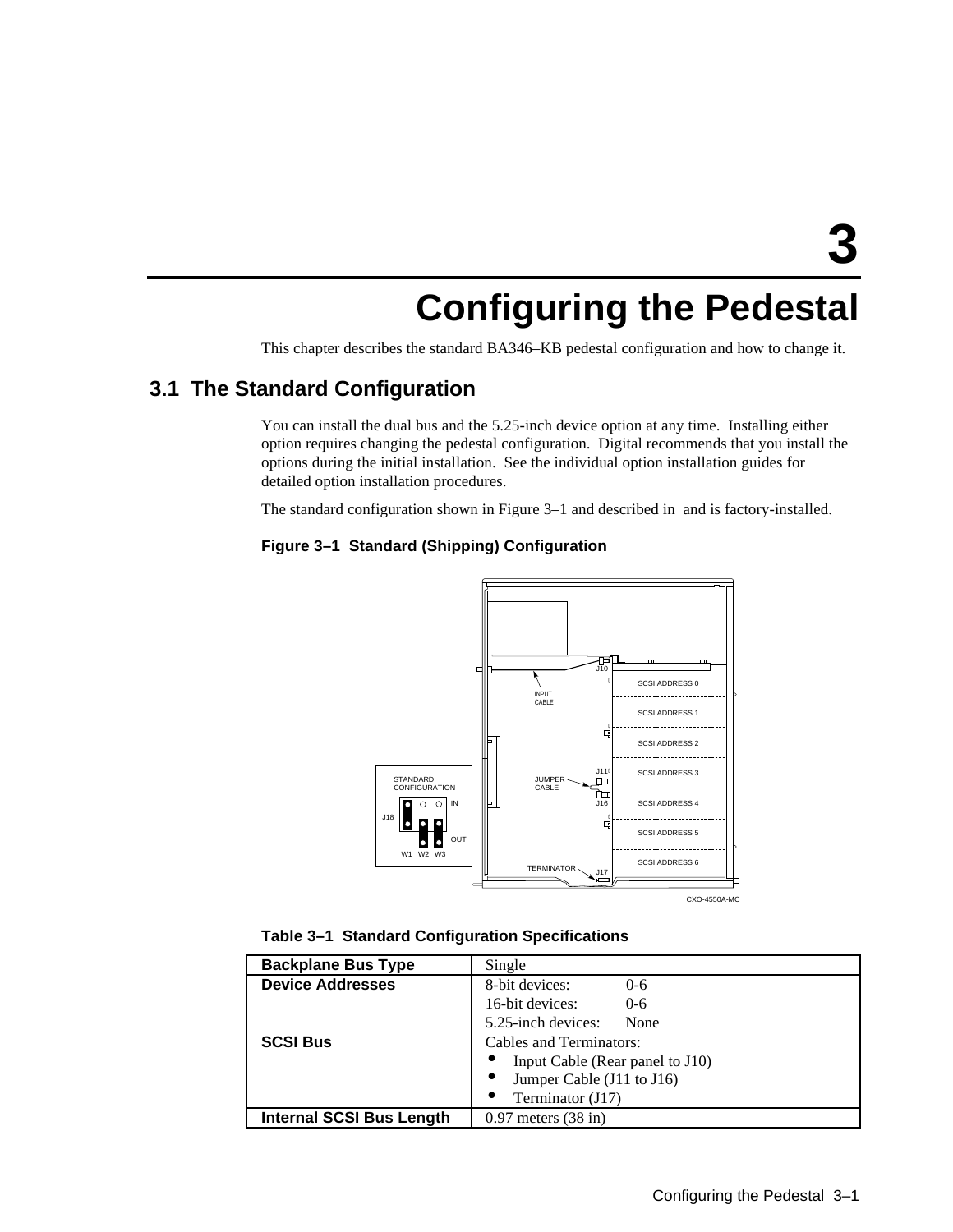### **3.2 SCSI Bus Cables and Accessories**

After installing the options, there are two parts to configuring a pedestal—connecting the internal cables and setting the configuration address. Most cabling configurations and all SCSI address configurations are compatible. However, be sure to check Table 3–5 (page 3–7) for a description of each configuration.

As shown in Table 3–2 and Figure 3–2, the SCSI bus accessories include a terminator and cables.

|                                  | <b>Quantity per Model</b>     |                              |                                           |  |  |
|----------------------------------|-------------------------------|------------------------------|-------------------------------------------|--|--|
| <b>Item</b>                      | <b>BA346-KB</b><br>(Standard) | BA35X-AA<br>5.25-Inch Option | <b>BA35X-AB</b><br><b>Dual Bus Option</b> |  |  |
| Cable, Adapter, 68-pin to 50-pin |                               |                              |                                           |  |  |
| Cable, Input 5.25-inch device    |                               |                              |                                           |  |  |
| Cable, Input/Output              |                               |                              |                                           |  |  |
| Cable, Jumper                    |                               |                              |                                           |  |  |
| Terminator                       |                               |                              |                                           |  |  |

### **Table 3–2 SCSI Bus Accessories**



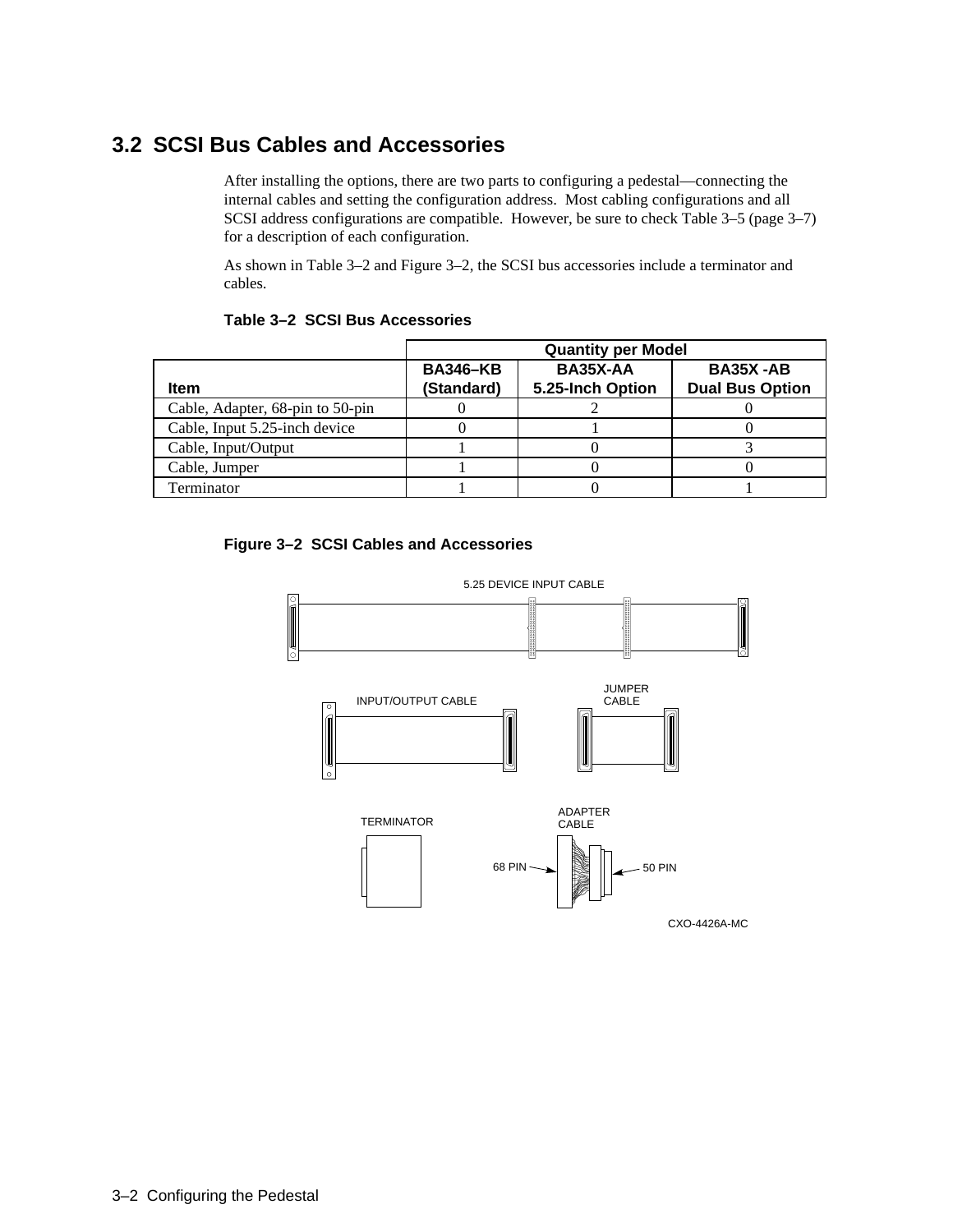### **3.3 SCSI Buses**

The reliability of data transfers on a SCSI bus is a function of the following:

- The bus transmission rate
- The bus type (8-bit or 16-bit)
- The maximum SCSI bus length (a function of the bus type, the transmission rate, and the use of SCSI bus converters)
- The total length of the SCSI bus (as measured from the host bus terminator to the pedestal terminator)

Table 3–3 lists the maximum SCSI bus lengths and the recommended SCSI bus cables.

| <b>Bus Type</b> |      | <b>Transfer Rate</b>                    |                  | <b>Bus Length</b> |               | <b>Recommended Cable</b> |                               |                |      |
|-----------------|------|-----------------------------------------|------------------|-------------------|---------------|--------------------------|-------------------------------|----------------|------|
| <b>Width</b>    | Type | <b>Controller</b><br><b>Termination</b> | $MT/s^{\dagger}$ | MB/s              | <b>Meters</b> | Feet                     | Order<br><b>Number</b>        | <b>Meters</b>  | Feet |
| 8-bit           | Fast | Differential                            | 10               | 10                | 25            | 82                       | $BN21K-23$<br><b>BN21L-23</b> | 23             | 82   |
| 8-bit           | Fast | Single-ended                            | 10               | 10                | 3             | 9.8                      | $BN21K-02$<br><b>BN21L-02</b> | 2              | 6.6  |
| 8-bit           | Slow | Single-ended                            | 5                | 5                 | 6             | 19.7                     | $BN21K-05$<br><b>BN21L-05</b> | 5              | 16   |
| $16$ -bit       | Fast | $Differential^*$                        | 10               | 20                | 25            | 82                       | $BN21K-23$<br><b>BN21L-23</b> | 23             | 82   |
| $16$ -bit       | Fast | Single-ended                            | 10               | 20                | 3             | 9.8                      | $BN21K-02$<br>BN21L-02        | $\mathfrak{D}$ | 6.6  |

### **Table 3–3 SCSI Buses and Cables**

**Note**

MT/s (megatransfers per second) is the repetitive rate at which words of data are transferred across a bus. The number of megabytes per second (MB/s) is determined by the bus width (8-, 16-, or 32-bit) and the number of bytes per word (1, 2, or 4, respectively).

 $\overline{a}$ 

**<sup>†</sup>** Megatransfers per second

**<sup>‡</sup>** BA346–DB deskside expansion pedestal.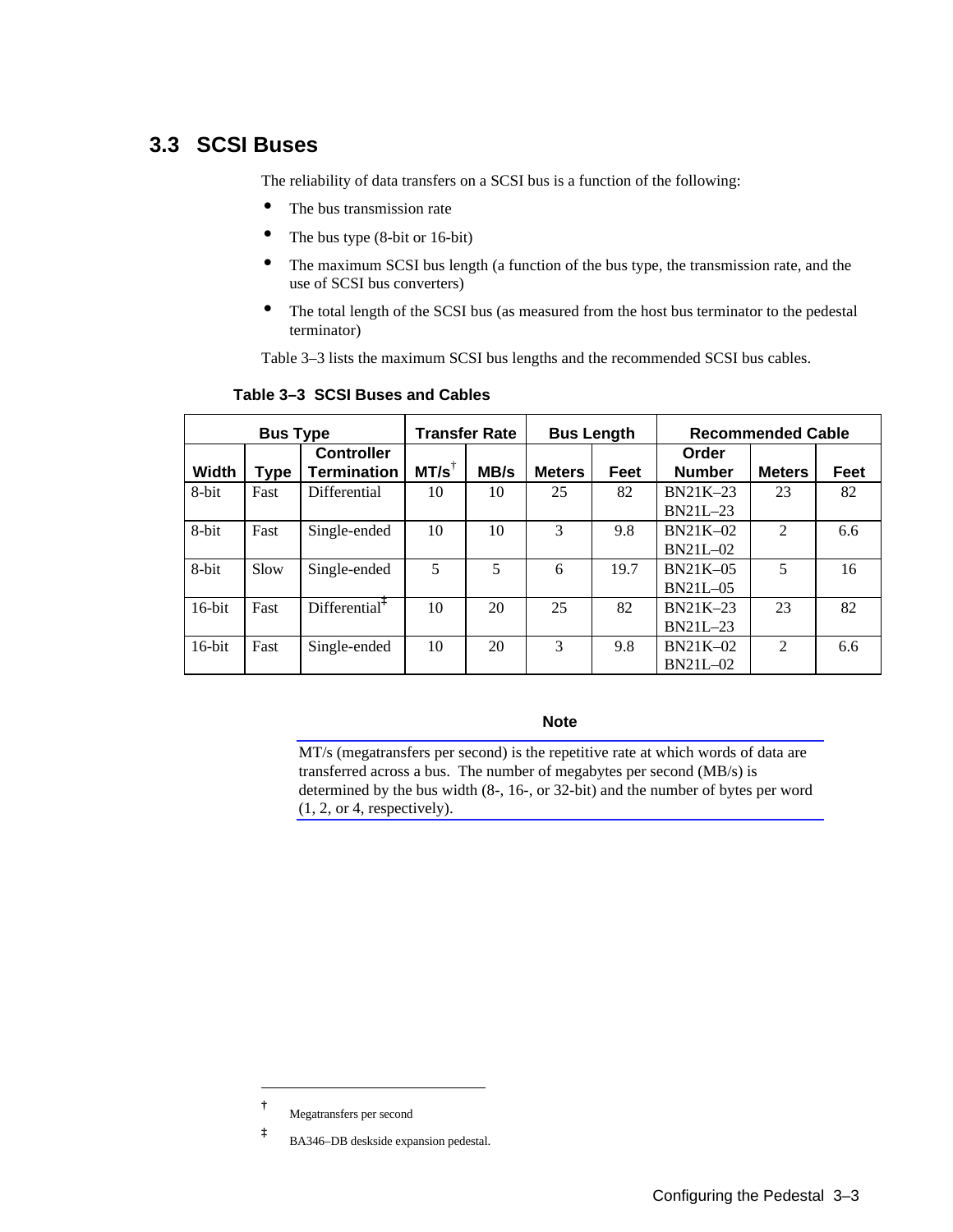### **3.4 Internal SCSI Buses**

Figure 3–3 shows the three internal SCSI bus configurations. Digital recommends that the internal SCSI bus length be kept as short as possible.

The total internal SCSI bus cable length is distance from the controller terminator to the pedestal terminator. To calculate this distance, add the following elements:

- The distance from the controller terminator to the controller output connector
- The pedestal input cable length (rear panel to connector J10)
- The pedestal backplane SCSI bus length (either "A," "B," or "AB") from either J10 or J16 to the terminator (see Table 3–4).

|                                      |            |             |     | Length        |               |
|--------------------------------------|------------|-------------|-----|---------------|---------------|
| <b>SCSI Bus Element</b>              | <b>Bus</b> | <b>From</b> | To  | <b>Meters</b> | <b>Inches</b> |
| <b>Upper Backplane</b>               | A          | J10         | J11 | 0.41          | 16.0          |
| Lower Backplane                      | B          | J16         | J17 | 0.25          | 10.0          |
| Backplane                            | AB         | J10         | J17 | 0.73          | 28.8          |
| Cable, Input/Output                  |            |             |     | 0.30          | 12.0          |
| Cable, Jumper                        |            |             |     | 0.07          | 2.8           |
| <b>Output Cable</b>                  |            |             |     | 0.30          | 12.0          |
| BA35X-AA 5.25-Inch Device Option Kit |            |             |     |               |               |
| Cable, Input 5.25-inch device        |            |             |     | 0.64          | 25.0          |
| Cable, Adapter, 68-pin to 50-pin     |            |             |     | 0.05          | 2.0           |

#### **Table 3–4 Determining SCSI Bus Lengths**

#### **Figure 3–3 BA346–KB SCSI Bus Lengths**



CXO-4477A-MC

### **CAUTION**

The recommended cable lengths are when the *total* internal SCSI is less than 1 meter (39 inches) for both the controller and pedestal.

If the total internal bus length exceed 1 meter (see Section 3.4), you must use a shorter cable for proper SCSI bus operation.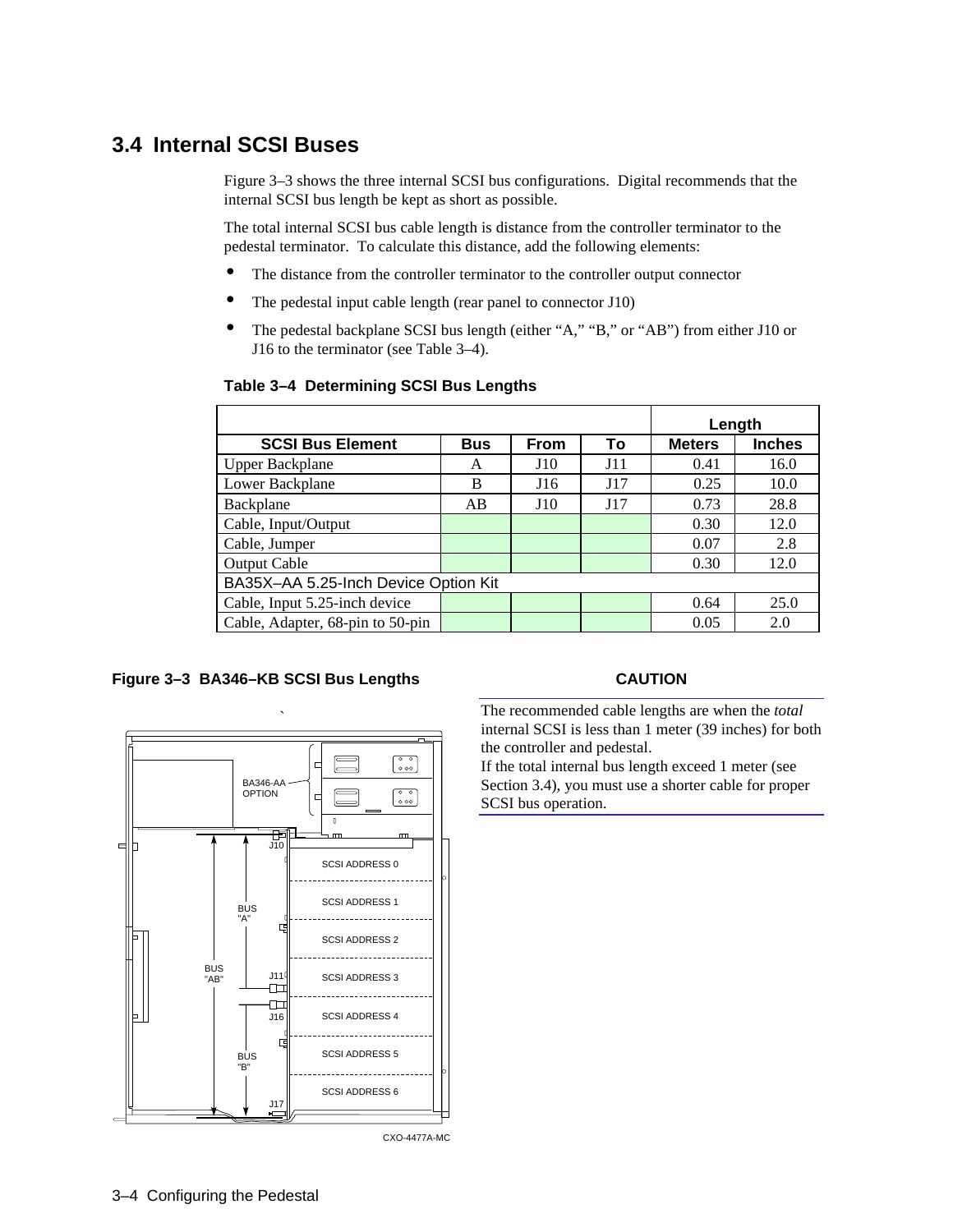### **3.5 Removing the Side Panel**

Whenever you configure the pedestal, you must complete the following procedures:

- 1. Turn off the power to both the controller and the pedestal.
- 2. Disconnect the pedestal power cord.
- 3. Disconnect the external SCSI bus cables.
- 4. Remove the front door by lifting it up and off the bezel.
- 5. Remove the left side cover screws (see Figure 3–4).
- 6. Grasp the side cover rear hand hold (see Figure 3–5) and pull the cover to the rear and remove.

**Figure 3–4 Removing the Side Cover**





**Figure 3–5 Side Cover Hand Hold**

CXO-4556A-MC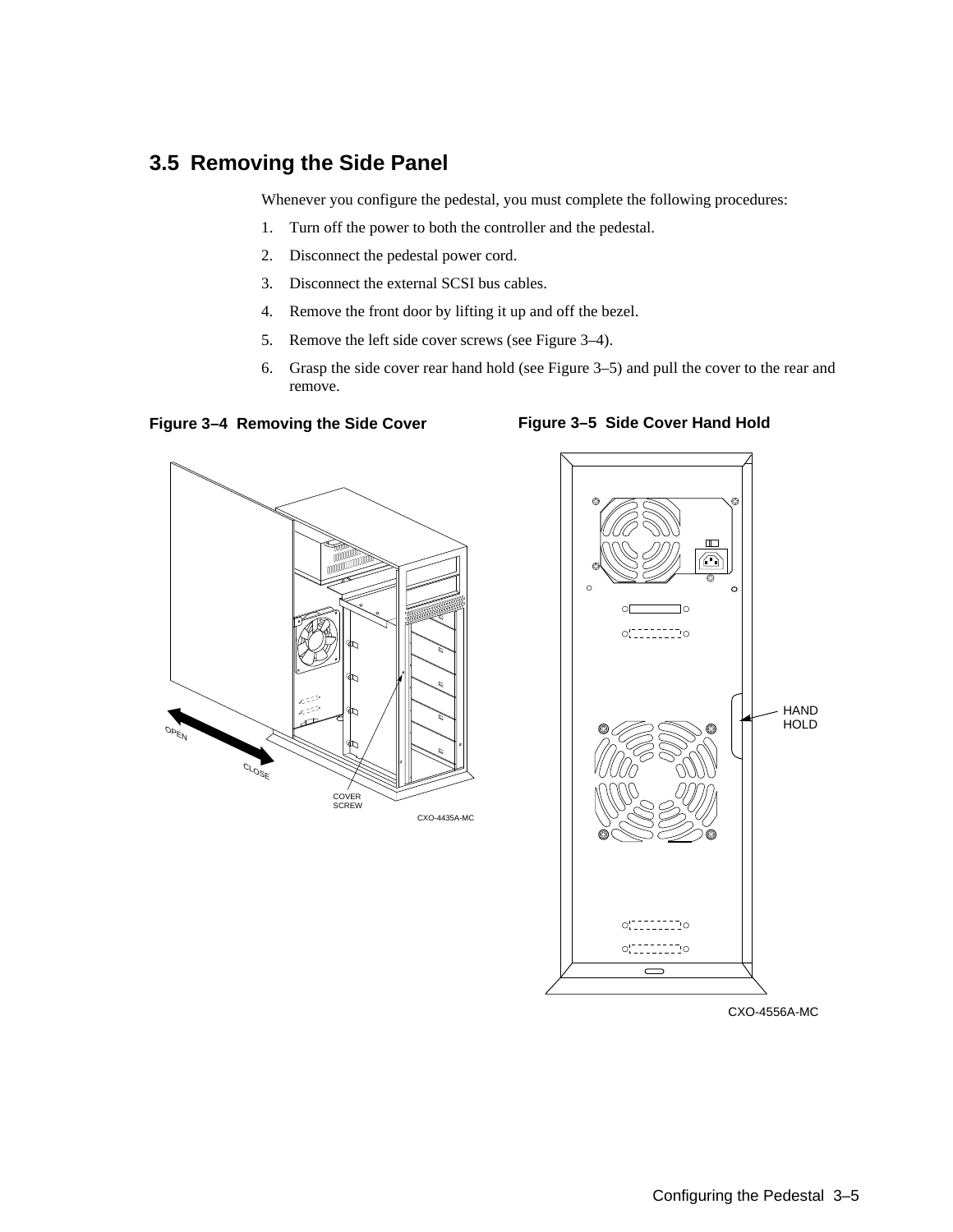### **3.6 Setting the Configuration Address**

There are both configuration addresses and device addresses. Jumpers W1-W3 determine the eight configuration addresses that can be used for both 8-bit (addresses 0-6) and 16-bit (addresses 0-6 and 8-14) devices.

| <b>Note</b>                                           |  |
|-------------------------------------------------------|--|
| SCSI device address 7 is the SCSI controller address. |  |

Use jumpers W1-W3 to set the address configurations. Figure 3–6 shows the location of connector J18 and the jumpers. Table 3–5 defines the slot addresses assigned for each of the eight address configurations. Figure 3–7 shows the standard configuration cabling.

**Figure 3–6 Address Configuration Jumpers**



**Figure 3–7 BA346–KB Standard Configuration**



CXO-4550A-MC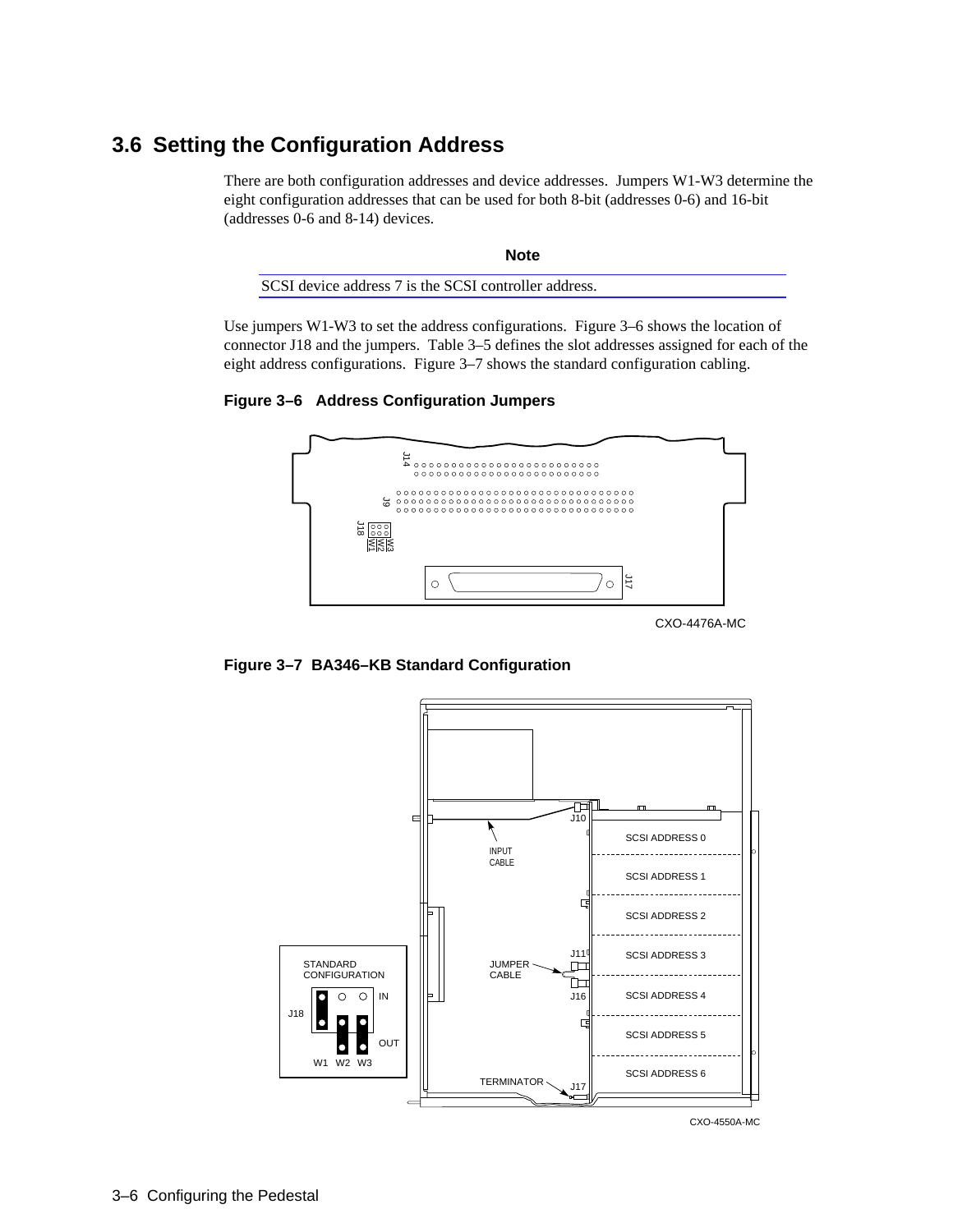

### **Table 3–5 Standard Configuration Addresses and Slot Addresses**

16-bit devices only.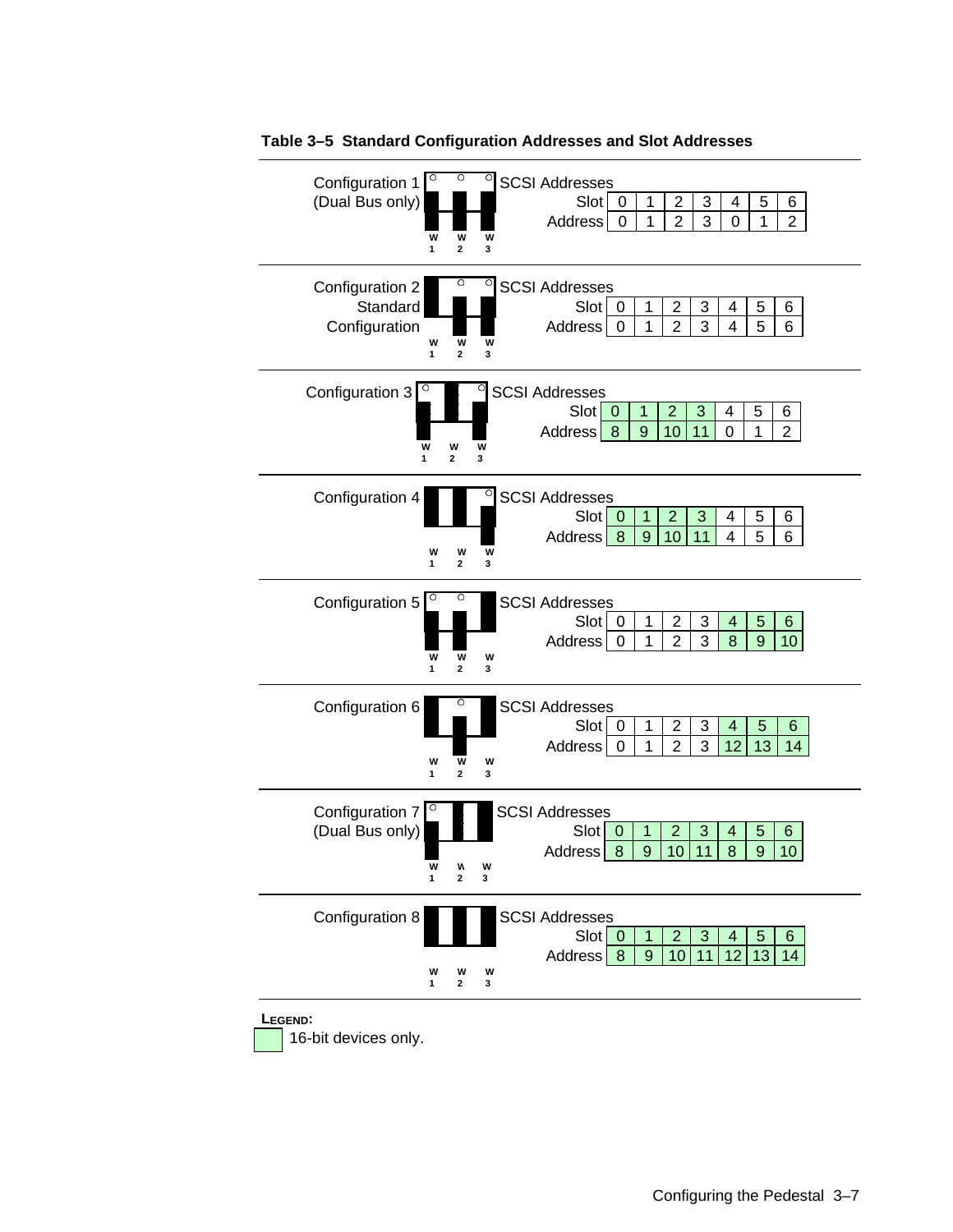### **3.7 Device Addresses**

You can assign the device SCSI bus addresses in the following ways:

- Jumpers on the device
- Device address switches on 8-bit removable media SBBs as described in the *SBB User's Guide*
- Using the slot connector address as determined by the jumpers (see Section 3.6)

The basic rules for setting devices are:

- 16-bit devices *always* use the slot address
- 8-bit, 5.25-inch devices *always* use the internal jumpers
- 8-bit, 3.5-inch SBB disk drives always use the slot address

The following are options for an 8-bit removable media SBB with an address switch (refer to the *SBB User's Guide*).

- To use the slot address set the device address switch to the default setting.
- *Duplicate device addresses* on a single, 8-bit SCSI bus require you to set the device address switch to an unused 8-bit device address.

### **3.8 Completing the Configuration**

Perform the following procedure to complete the configuration and check the pedestal operation.

1. Replace the side cover.

### **CAUTION**

Install the side cover before turning the power on.

- 2. Install the SBBs in the lower portion of the pedestal.
- 3. Connect the external SCSI cable and the ac power cord.
- 4. Turn on the pedestal and check that the pedestal is operating properly and that the devices respond when the SCSI bus is active.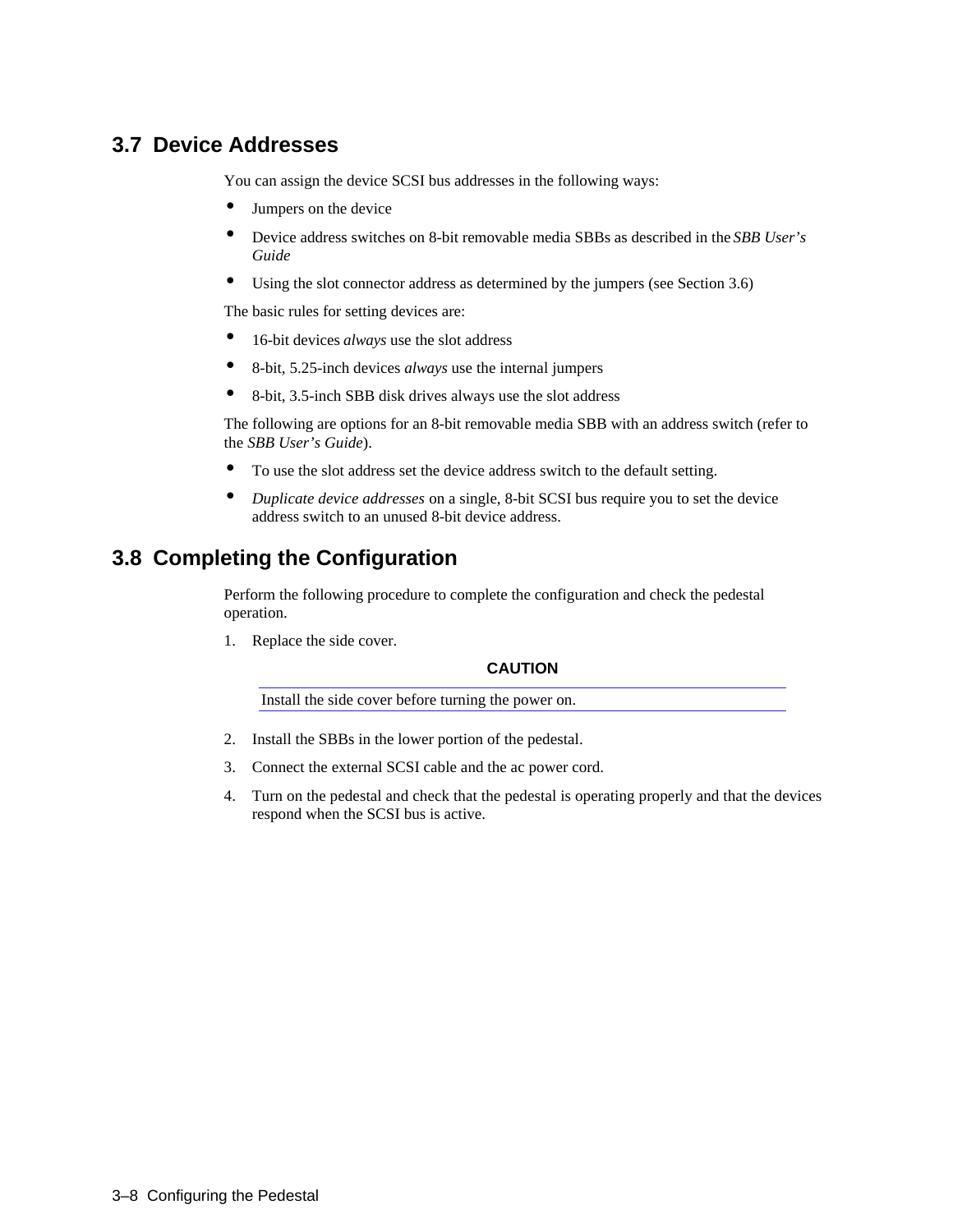# **Glossary**

#### **cold swap**

A method of device replacement that requires that power be removed from all shelves in a cabinet. Use this method when you cannot use warm swap or hot swap methods. See also *warm-swap* and *hot-swap*.

#### **controller**

A hardware and software device that facilitates communications between a host and one or more devices. A controller translates bus protocols and hardware interfaces and adds functionality to the host/device communications.

#### **daisy chain**

A common method of connecting ac power or SCSI buses from the source through a shelf or enclosure to another shelf or enclosure.

#### **host computer**

Commonly referred to as the host, this is the primary or controlling computer for the storage subsystem.

#### **hot swap**

A method of device replacement whereby the complete system remains on line and active during device removal and reinstallation. The device being removed or reinstalled is the only device that cannot perform operations during this process. See also *cold-swap* and *warm-swap*.

#### **megabytes per second (MB/s)**

See *megatransfers per second*.

#### **megatransfers per second (MT/s)**

The repetitive rate at which words of data are transferred across a bus. The number of megabytes per second (MB/s) is determined the bus width (8-, 16-, or 32-bit). For example, a 5 MT/s transfer rate is the equivalent of:

| <b>Bus Width</b>   | 8-bit            | $16$ -bit | 32-bit            |
|--------------------|------------------|-----------|-------------------|
| Word Size          | 1 Byte           | 2 Bytes   | 4 Bytes           |
| $5 \text{ MT/s} =$ | $5 \text{ MB/s}$ | $10$ MB/s | $20 \text{ MB/s}$ |

#### **modular carrier**

The plastic container in which storage devices or power supplies are mounted to form SBBs. Modular carriers are available in both 3.5-inch and 5.25-inch form-factors.

#### **pedestal**

An enclosure, commonly referred to as a pedestal, that houses a StorageWorks shelf in a vertical position. This pedestal contains the power supply and a cooling fan. The user supplies the storage SBBs and an ac power cord. The SBB types and the SCSI controller determine the number of devices, the SCSI buses supported, and the pedestal location.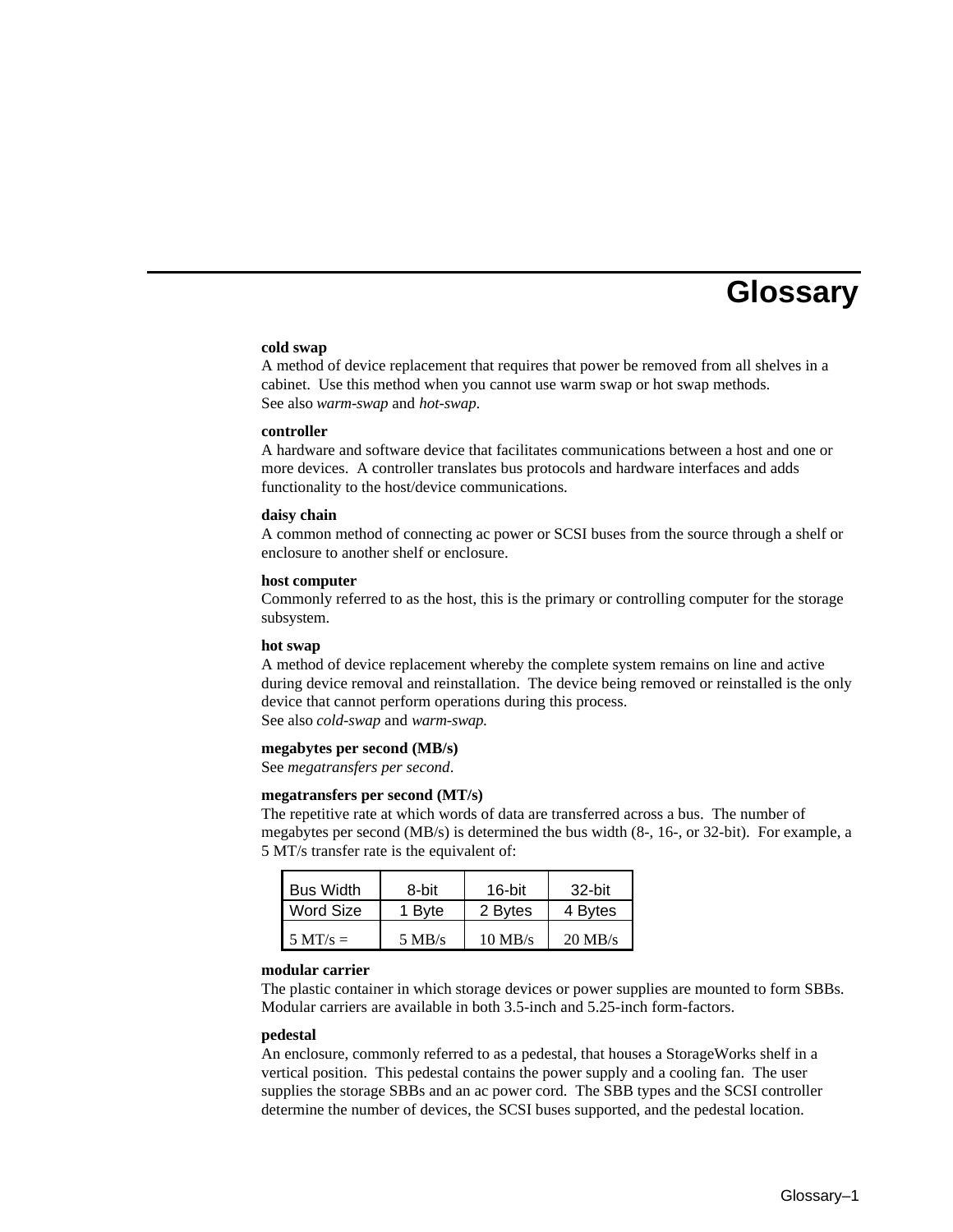#### **SBB**

StorageWorks building block. A device housed in a standard StorageWorks SBB carrier. An SBB has a standard physical and electrical interface that is compatible with those of StorageWorks shelves and enclosures.

#### **SCSI**

Small computer system interface. An ANSI interface defining the physical and electrical parameters of a parallel I/O bus used to connect hosts to a maximum of seven devices. The StorageWorks device interface is implemented according to the SCSI–2 standard, allowing the synchronous transfer of 8-bit data at rates of up to 10 MB/s.

#### **SCSI address**

The decimal representation of the unique address assigned to a SCSI device, for example, SCSI address 6.

#### **SCSI id**

The bit-significant representation of the unique address assigned to a SCSI device, for example, SCSI id 011.

#### **single-ended SCSI bus**

A bus in which the voltage of a single wire in relation to ground determines each signal's logic level.

#### **small computer system interface**

See *SCSI*.

#### **split bus**

Configuring a single SBB shelf SCSI bus as two individual buses (a four device bus and a three device bus) creates a split bus.

#### **spin-down**

Removing power and halting data transfer starts the spin-down process. When the device is no longer rotating and you can move the device, the spin-down is complete. In the case of disk drives, the heads are retract and the media stops rotating.

#### **spin-up**

Applying power initiates the spin-up process. When the device is operational and ready for data transfer operations spin-up is complete.

#### **storage array subsystem**

The controllers, storage devices, shelves, cables, and power supplies that form a mass storage subsystem.

#### **StorageWorks**

Digital's family of modular data storage products that allows customers to design and configure their own storage subsystems. Components include power supplies, packaging, cabling, devices, controllers, and software. Customers can integrate devices and array controllers in StorageWorks enclosures to form storage subsystems.

### **StorageWorks building block**

See *SBB*.

**target id** See *SCSI id.*

#### **warm swap**

Adding, removing, or replacing devices while the system remains operational is a controller function. It is necessary to halt all activity on the device's SCSI bus for the duration of the warm swap operation.

See also *cold-swap* and *hot-swap*.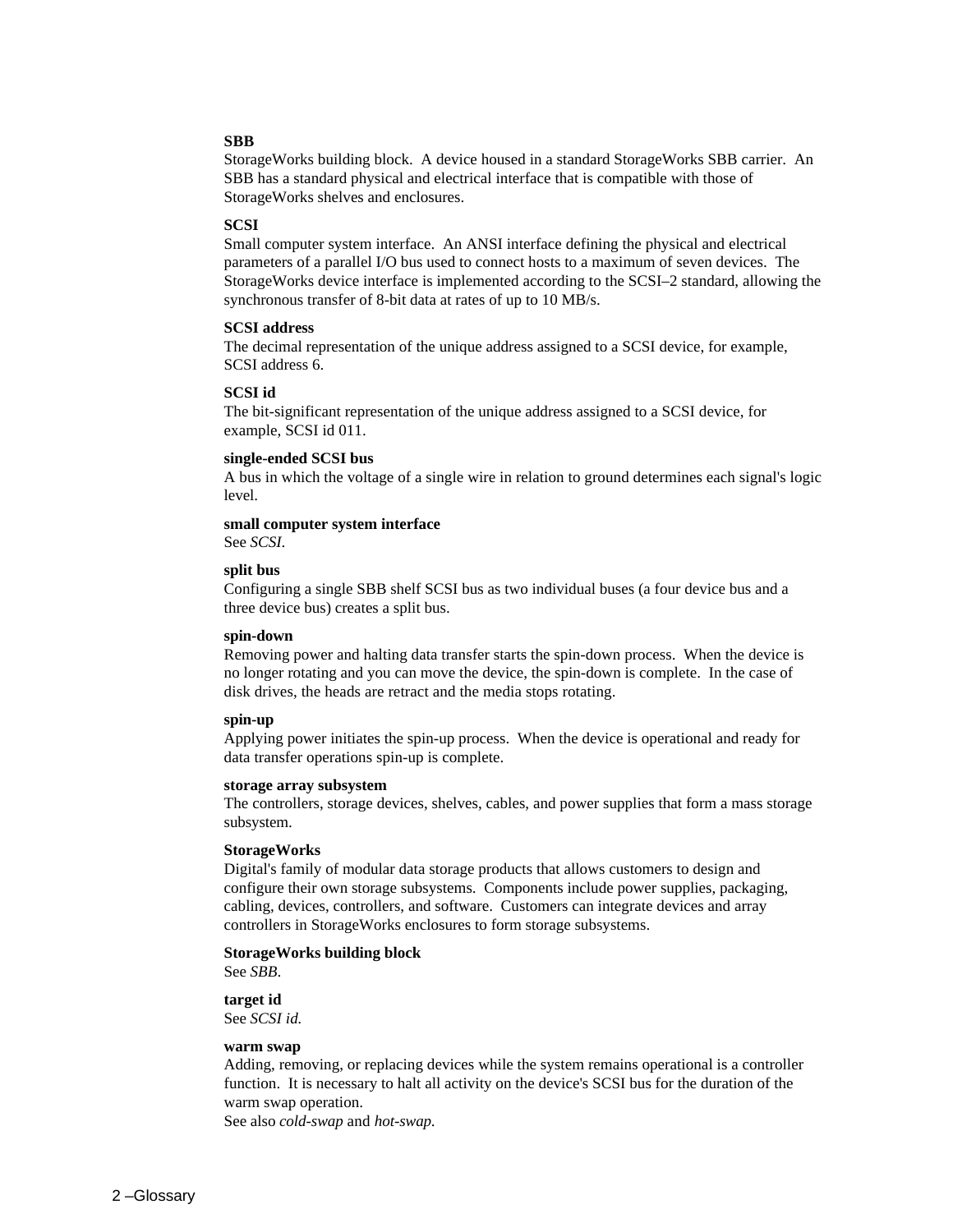### **word**

This term indicates the size of a data construct. The bus width determines the number of bytes

| in a word, for example: |                    |
|-------------------------|--------------------|
| <b>Bus Width</b>        | <b>Word Length</b> |
| 8-bit                   | 1 byte             |
| $16$ -bit               | 2 bytes            |
| $32$ -bit               | 4 bytes            |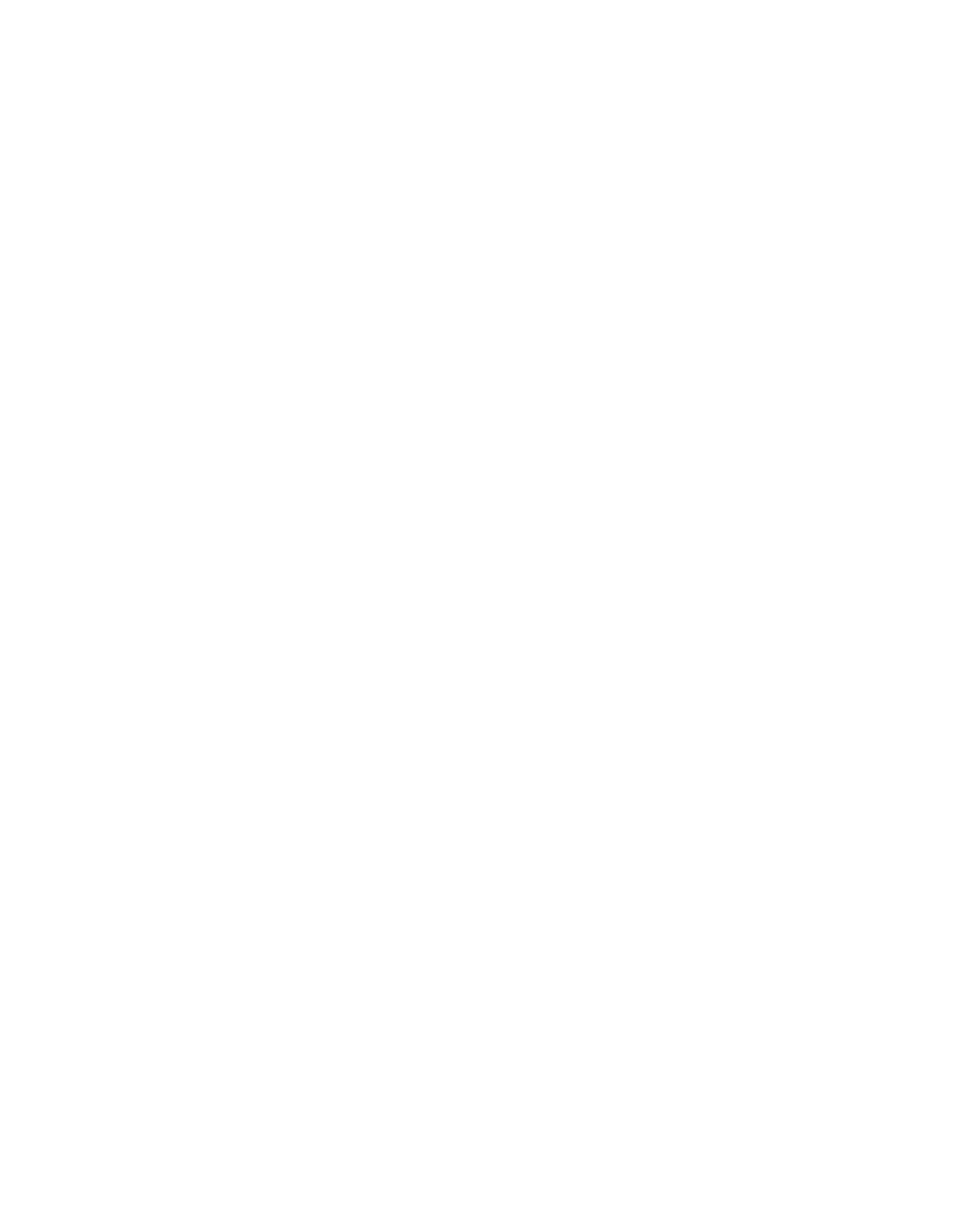# **Index**

5.25-inch device option, 1– 2

**—5—**

### **—A—**

Addresses 16-bit devices, 3–8 8-bit devices, 3–8 configuration, 3–2 configuration jumpers, 3–6 device, 3–2, 3–6, 3–8 duplicate device addresses, 3–8 jumpers, 3–8 slot, 3–6 Air flow, 1–6, 1–8, 2–1, 2– 2 specifications, 1–8 Audience, v

### **—B—**

BA346–KB, 1–1, 3–2 components, 1–3 factory configuration, 2– 6 shipping configuration, 2–6 standard configuration, 2–6 BA35X–AA, 1–2, 1–7, 3–2 installing, 2–5 BA35X–AB, 1–2 installing, 2–5 BA35X–VB, 1–2 mounting, 2–5 BA35X–YA, 1–2 Base, 1–2 mounting, 2–5 BN21K, 2–8 BN21L

SCSI cable, 2–8

```
—C—
```
Cables

BN21K cable, 2–8 BN21L, 2–8 connecting, 2–5 connecting SCSI bus, 2– 8 power, 2–5 SCSI bus, 2–5 SCSI bus BN21K, 2–8 SCSI bus BN21L, 2–8 SCSI bus input/output, 3–1 SCSI bus jumper, 3–1 CAUTIONs, 1–6, 2–1, 2–2, 2–4, 2–8, 2–12, 3–8 Cold swap, 2–12 Configuration address jumpers, 3–6 Configuring, 2–5, 2–6 Connector 68-pin, 2–8 high-density, 2–8 Cooling, 1–6 fans, 1–6 power supply, 1–6 storage devices, 1–6

#### **—D—**

Device addresses. *See* SCSI bus Door lock, 2–11 mounting, 2–5, 2–11

### **—H—**

Hot swap, 2–12

### Input voltage, 2–9 Installing a pedestal, 2–1

**—I—**

### **—L—**

LEDs 5.25-inch device status,  $2 - 10$ amber, 2–10 device activity, 2–10 fault, 2–10 green, 2–10 power, 2–10 SBB status, 2–10 status, 2–10

### **—O—**

Operating a pedestal, 2–1 Options, 3–2 5.25-inch device, 1–2, 3– 1 base, 1–2 dual bus, 1–2, 3–1 factory configuration, 1– 2 installing, 2–5, 2–6, 3–2 stability, 1–2

### **—P—**

Packing, 2–4 Pedestal, 1–1 assembling, 2–1 changing configuration, 3–1 configuration addresses, 3–2 configuring, 2–5, 2–6, 3– 1, 3–5 deskside expansion, 1–1 dimensions, 2–1